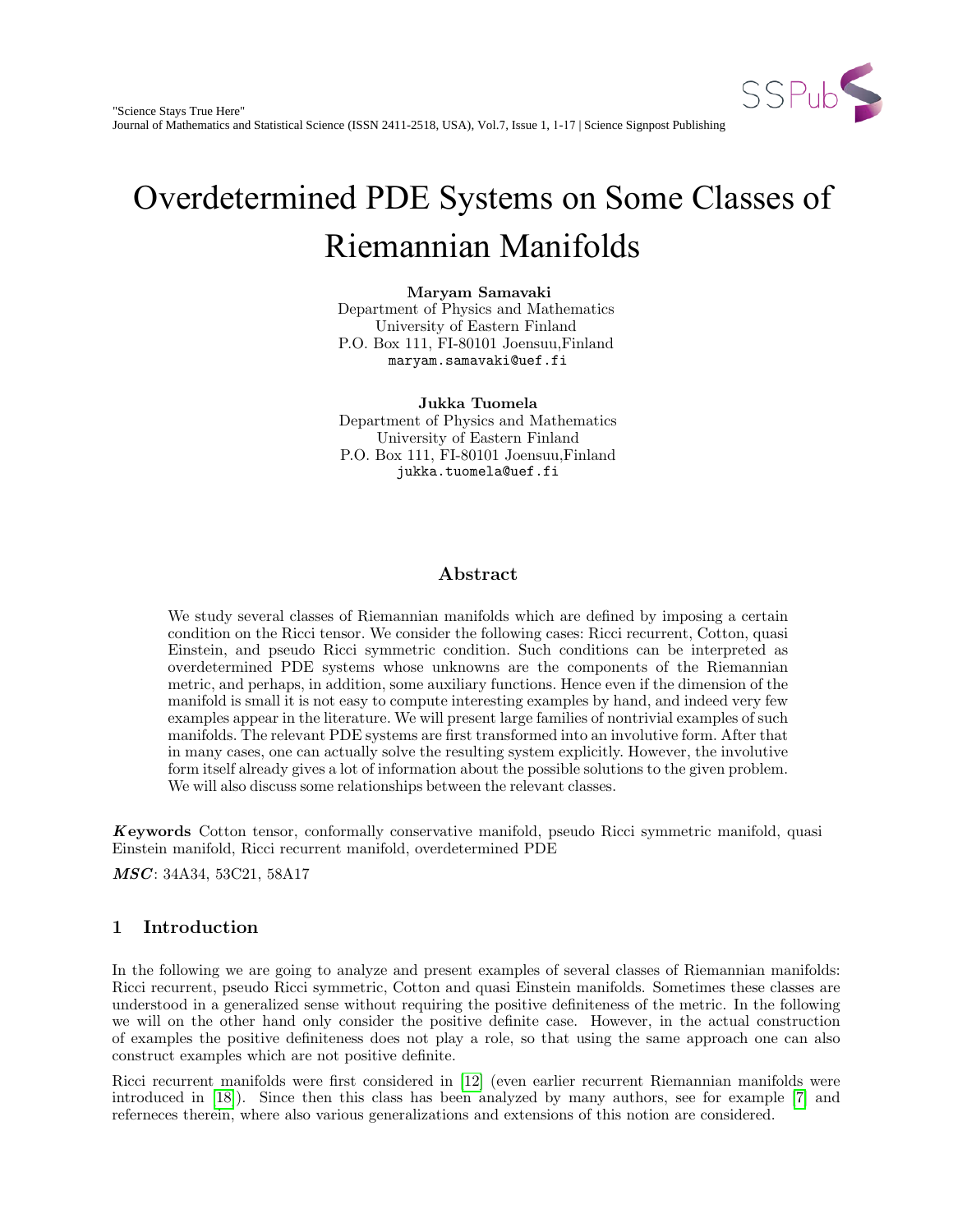The concept of pseudo Ricci symmetric manifold was perhaps explicitly first introduced in [\[3\]](#page-16-3). However, earlier in [\[20\]](#page-16-4) authors had obtained the characterizing condition when analyzing the existence of another structure on Riemannian manifolds.

As a term the Cotton manifold or Cotton metric is not very common; it is used in [\[10\]](#page-16-5). However, the Cotton tensor, introduced in [\[5\]](#page-16-6), which gives the defining condition for such manifolds appears in wide variety of questions. We will explain below how Cotton manifolds are related to other classes of Riemannian manifolds.

There are in fact at least 3 different definitions for quasi Einstein manifolds. The one we are interested in was apparently introduced in [\[1\]](#page-15-0). The quasi Einstein property was then a special case of larger class of Riemannian manifolds. Other definitions, neither directly related to the present article nor to each other can be found for example in [\[4\]](#page-16-7) and [\[2\]](#page-15-1). As the name suggest these spaces are typically related to problems in general relativity and the hence the metric in that case is typically not positive definite.

We will analyze some connections of the above classes of manifolds. However, the main part of our paper is devoted to the construction of large families examples of these different spaces. In the papers where these types of Riemannian manifolds are considered there are very few actual examples. In some sense this is natural since producing an example implies solving a relatively big system of PDE. Below we will show how to use the theory of overdetermined PDE (also called formal theory of PDE) [\[9,](#page-16-8) [14,](#page-16-9) [19\]](#page-16-10) to produce solutions. The conclusion is in fact that with appropriate tools it is not particularly hard to find examples.

Below we have chosen examples more or less randomly with no particular application in mind. However, the reader who wants solutions of some specific form can easily adapt our approach to other contexts. Of course this approach does not always lead to explicit solutions, but the analysis can still give important information about the nature of solutions. In fact the special form of the system that is obtained in the analysis is even suitable for numerical computations, if one wants to explore numerically different possibilities.

The paper is organized as follows. In section 2 we recall some notions which are needed in the analysis. In section 3 the classes of Riemannian manifolds are introduced, and the relationships between them are analyzed. Then in section 4 we formulate our computational problems precisely. Finally in section 5 we present and discuss the examples and in section 6 there are some concluding remarks.

# 2 Preliminaries

#### 2.1 Geometry

Let M be a smooth n dimensional manifold with Riemannian metric q. The pointwise norm of a tensor T is denoted by |T|. The covariant derivative is denoted by  $\nabla$ . We say that a tensor T is parallel, if  $\nabla T = 0$ . The curvature tensor is denoted by R and the Ricci tensor is  $\mathsf{Ri}_{jk} = R_{ijk}^i$  and the scalar curvature is  $\mathsf{sc} = \mathsf{Ri}_k^k$ . There are several conventions regarding the signs and indices of curvature tensors. We will follow [\[13\]](#page-16-11).

In several places we will need the Ricci identity which for general tensors A of type  $(m, n)$  has the form

$$
A_{i_1\cdots i_n;ij}^{j_1\cdots j_m} - A_{i_1\cdots i_n;ji}^{j_1\cdots j_m} = \sum_{q=1}^n A_{i_1\cdots i_{q-1}l i_{q+1}\cdots i_n}^{j_1\cdots j_m} R_{iji_q}^\ell - \sum_{p=1}^m A_{i_1\cdots i_n}^{j_1\cdots j_{p-1}l j_{p+1}\cdots j_m} R_{ij\ell}^{j_p}
$$
(2.1)

The Bianchi identity is

A

$$
R_{hijk;\ell} + R_{hik\ell;j} + R_{hi\ell j;k} = 0
$$
\n
$$
(2.2)
$$

By multiplying above equation on  $g^{hk}$ , we have

 ${\sf Ri}_{ij;\ell} - {\sf Ri}_{i\ell;j} = R^h_{\ell ji;h}$ 

which then implies that

<span id="page-1-0"></span>
$$
\mathsf{sc}_{;k} = 2 \operatorname{div}(\mathsf{Ri}) = 2 \operatorname{Ri}_{k;j}^j \tag{2.3}
$$

Let us then define some classical tensors which are needed in the sequel.

DEFINITION 2.1 Let M be a n dimensional Riemannian manifold with metric q. Then

(i) Schouten tensor is

$$
S = \mathrm{Ri} - \frac{\mathrm{sc}}{2n-2} \, g
$$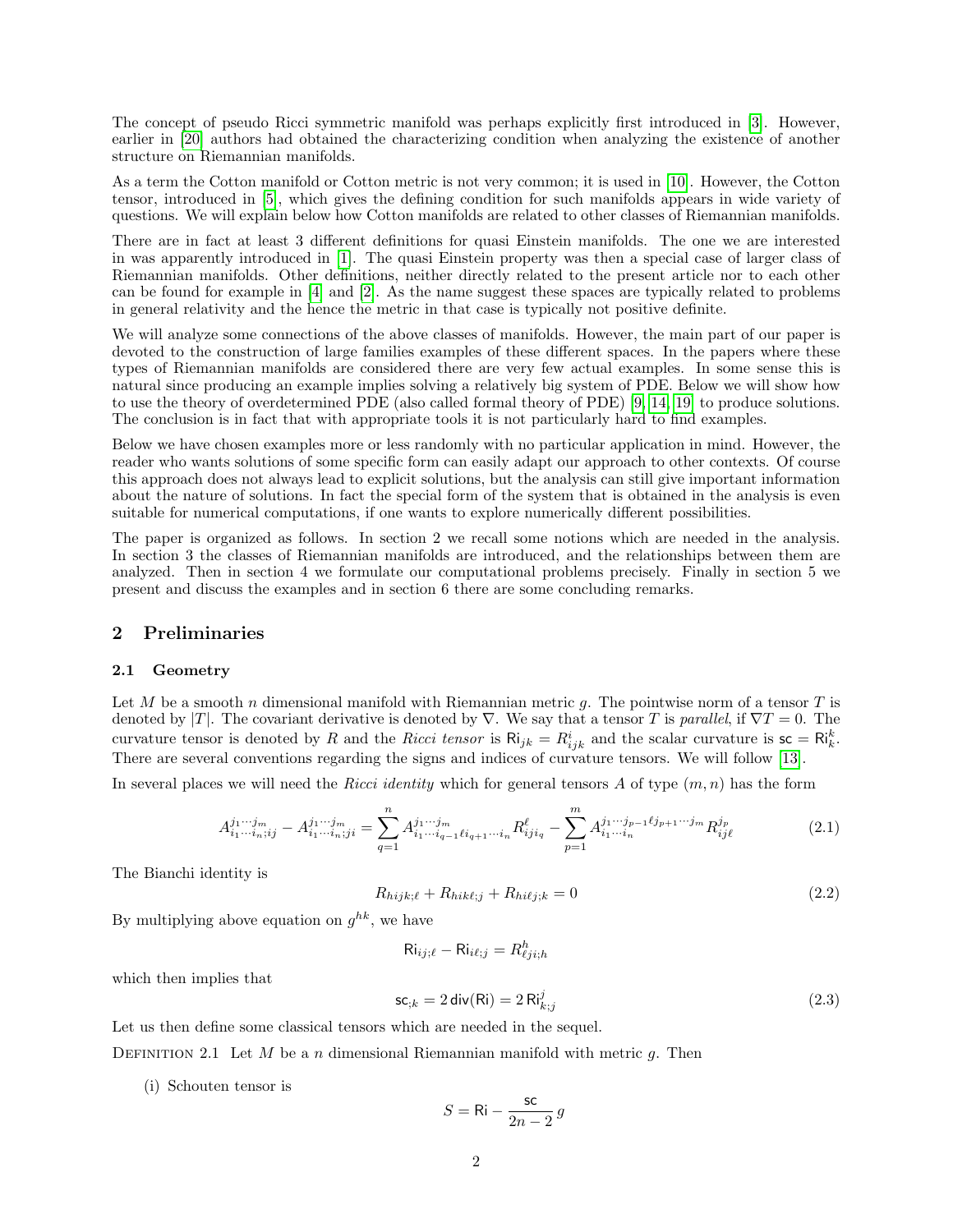(ii) Cotton tensor is

$$
C_{ijk} = S_{ij;k} - S_{ik;j}
$$

(iii) Weyl tensor is

$$
W_{hijk} = R_{hijk} + \frac{\mathsf{sc}}{(n-1)(n-2)} \Big( g_{hk} g_{ij} - g_{hj} g_{ik} \Big) - \frac{1}{n-2} \Big( \mathsf{Ri}_{hk} g_{ij} - \mathsf{Ri}_{hj} g_{ik} + \mathsf{Ri}_{ij} g_{hk} - \mathsf{Ri}_{ik} g_{hj} \Big) \,.
$$

In some references Schouten tensor is some constant multiple of S given above. Note that  $W = 0$  when  $n\leq 3$  and  $S=0$  when  $n=2.$  Let us also recall

<span id="page-2-0"></span>THEOREM 2.1 Let  $M$  be a n dimensional Riemannian manifold. Then

- (1) M is conformally flat if and only if  $C = 0$  when  $n = 3$  or  $W = 0$  when  $n \ge 4$ .
- (2) div( $W$ ) =  $\frac{n-3}{n-2}$  C when  $n \ge 4$ .

## 2.2 Determinantal varieties

Let  $\mathbb{R}^{m \times n}$  be the vector space of real  $m \times n$  matrices and let  $V_r$  be the subvariety of matrices of rank at most r. This is a determinantal variety, defined by setting to zero all minors of size  $(r+1) \times (r+1)$ . There are thus  $\binom{m}{r+1}\binom{n}{r+1}$  polynomials which generate the ideal defining  $V_r$ . However, not all generators are algebraically independent and one can show that

$$
\mathrm{codim}(V_r) = (m-r)(n-r)
$$

Let then  $S_n$  be the vector space of real  $n \times n$  symmetric matrices and let  $V_r^s$  be the subvariety of symmetric matrices of rank at most r. The relevant ideal is now generated by  $\binom{n}{r+1}^2$  polynomials, but due to symmetry we have much less independent generators, and one can show that in this case

<span id="page-2-1"></span>
$$
\text{codim}(V_r^s) = \binom{n-r+1}{2} \tag{2.4}
$$

#### 2.3 Overdetermined PDE

The existence of various manifolds considered below depends on the solvability of certain systems of overdetermined PDE. For a general overview of overdetermined PDE we refer to [\[9,](#page-16-8) [14,](#page-16-9) [19\]](#page-16-10) and references therein. Both books contain also historical comments on the development of the subject which started at the end of 19th century.

Very early it was realized that before one could actually prove any existence results for overdetermined PDE in some definite function space one should first analyze the structural properties of the system. The main difficulty of the analysis of overdetermined systems is related to integrability conditions: in other words by differentiating the equations one may find new equations which are algebraically independent of the original equations. The process of finding the integrability conditions is called completion, and the goal was to find all integrability conditions.

Analysis of the completion process lead to two complementary approaches: geometric and algebraic. The geometric approach is based on interpreting PDE as submanifolds of jet spaces. The algebraic approach requires that the nonlinearities are polynomial and hence the equations can be interpreted as differential polynomials and the systems themselves are differential ideals generated by the given differential polynomials.

It turns out that proving that the system is complete, or that the system can actually be completed, is quite tricky and we simply refer again to [\[9,](#page-16-8) [14,](#page-16-9) [19\]](#page-16-10) for details. In spite of this heavy machinery which is required for the theory the end result is perhaps surprisingly constructive: there are actual algorithms for computing the completed system, i.e. the system which contains all integrability conditions. The completed system is called the involutive system, and the completion algorithm is usually known as Cartan-Kuranishi algorithm.

The analysis of structural properties of overdetermined PDE is also called formal theory of PDE. The word formal appears because one can say that the involutive form of the system has solutions as formal power series. One can say that in the involutive system all relevant information about the system is explicit while in the initial system it was only implicit.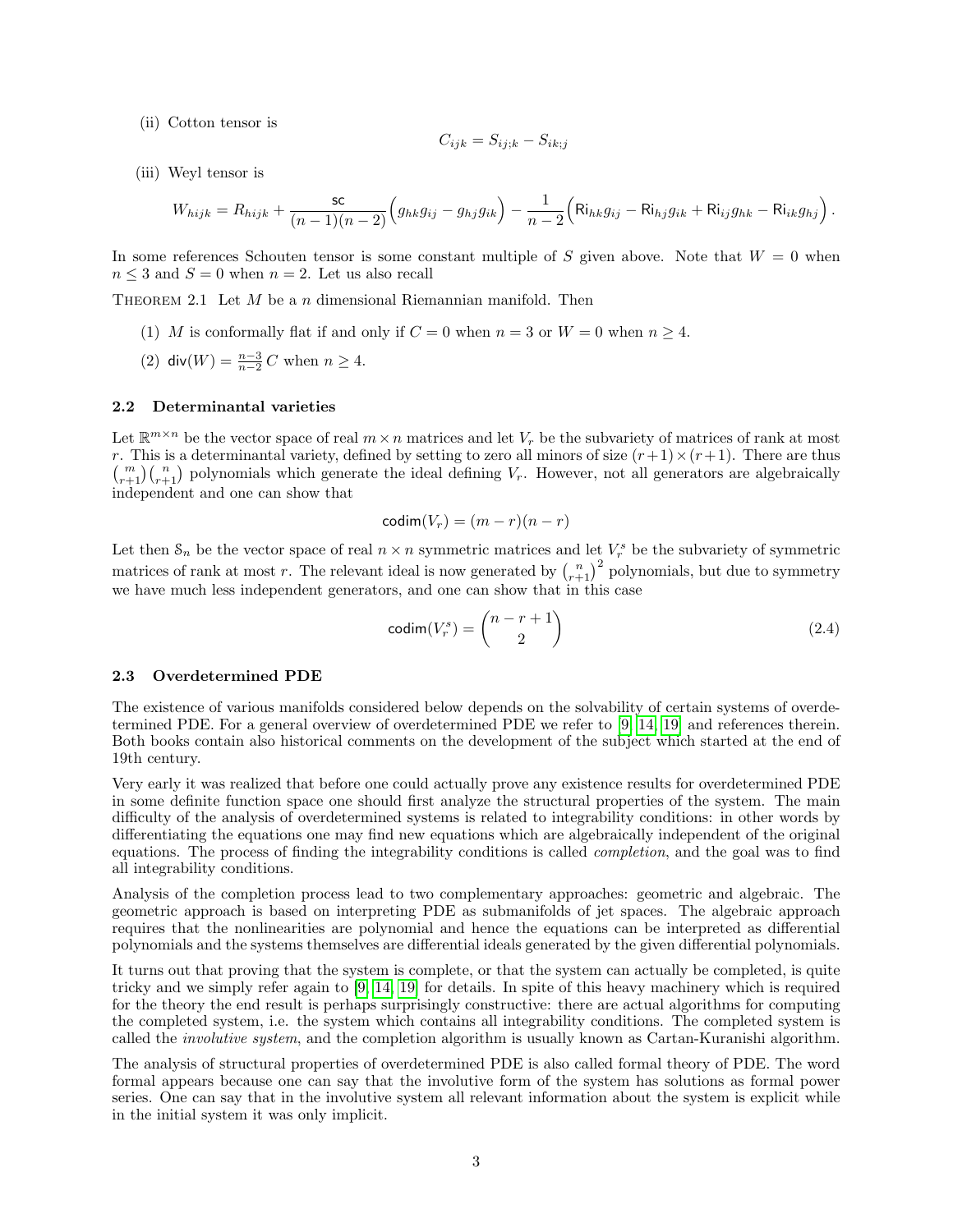An analogous situation arises in polynomial algebra. A polynomial system generates an ideal which in turn defines the corresponding variety. Now computing the Gröbner basis of the ideal gives a lot of information about the variety [\[6\]](#page-16-12). Intuitively one may think about computing the involutive form of a system of PDE like computing the Gröbner basis of an ideal.

The idea of Gröbner bases can be generalized to differential equations, where equations are interpreted as differential polynomials [\[11\]](#page-16-13). However, not all properties of Gröbner bases of the algebraic case carry over to the differential case. Anyway the ideas related to Gröbner bases and ideal theory in general are present in the actual implementations of completion algorithms.

One final comparison to polynomial case is perhaps helpful. In the polynomial case any variety can be decomposed to a finite number of irreducible varieties which means that any polynomial ideal is an intersection of finite number of primary ideals. This property is still valid in the differential context in the following form: any radical differential ideal is a finite intersection of prime differential ideals. Hence if the nonlinearities are polynomial, and they will be in all systems considered below, one may also try to find the decomposition of the involutive form. Evidently finding this decomposition greatly facilitates any further analysis of the system.

In what follows we will use the algorithm rifsimp which is described in detail in [\[16\]](#page-16-14), see also [\[15\]](#page-16-15). The acronym rif means reduced involutive form. This algorithm assumes that the nonlinearities are polynomial, and that the implied differential field is the field of rational functions. It can also handle inequations and it can compute the decomposition of the system.

The algorithm is implemented as the command rifsimp in Maple.<sup>[1](#page-3-0)</sup> In setting up the systems of equations the Differential Geometry package of Maple was also very useful.

Finally we note that the word "overdetermined" is a bit misleading. This term is traditionally used, but actually one simply means the analysis of general PDE systems. The important concept is the involutivity (or some other canonical form), and in many (or even most) cases it is not necessary to define precisely what is meant by the term overdetermined (or underdetermined). In particular below this definition is not needed. Also one can find (at least) two different definitions in the literature which are both reasonable in their ways; see [\[9\]](#page-16-8) and [\[19\]](#page-16-10) for these different definitions.

# 3 Some properties and relationships between various classes

In the following we will consider several classes of Riemannian manifolds. These classes are defined by requiring that the corresponding Ricci tensor satisfies some condition P. In this case we can also say that the manifold or the Riemannian metric is of the type P. Of course we will always assume that  $\text{Ri} \neq 0$ .

DEFINITION 3.1 Ricci tensor is

• Ricci recurrent, RR, if there is a nonzero one form  $\beta$  such that

<span id="page-3-2"></span><span id="page-3-1"></span>
$$
\text{Ri}_{ij;\ell} = \beta_{\ell} \text{Ri}_{ij} \tag{3.1}
$$

• pseudo Ricci symmetric, PRS, if there is a nonzero one form  $\alpha$  such that

$$
\text{Ri}_{ij;\ell} = 2\alpha_{\ell}\text{Ri}_{ij} + \alpha_i \text{Ri}_{\ell j} + \alpha_j \text{Ri}_{i\ell} \tag{3.2}
$$

• quasi Einstein, QE, if there are functions a and b, and one form  $\omega$  such that

<span id="page-3-3"></span>
$$
\text{Ri} = a g + b \frac{\omega \otimes \omega}{|\omega|^2} \tag{3.3}
$$

If  $b = 0$  the Ricci tensor is Einstein.

• *Cotton*, CO, if the Cotton tensor is zero.

In dimension two we have  $\mathsf{Ri} = \kappa g$  where  $\kappa$  is the Gaussian curvature. Hence any manifold is Einstein, Cotton and Ricci recurrent. On the other hand no manifold is pseudo Ricci symmetric. Hence from now on we suppose that the dimension  $n \geq 3$ .

<span id="page-3-0"></span> $1$ https://www.maplesoft.com/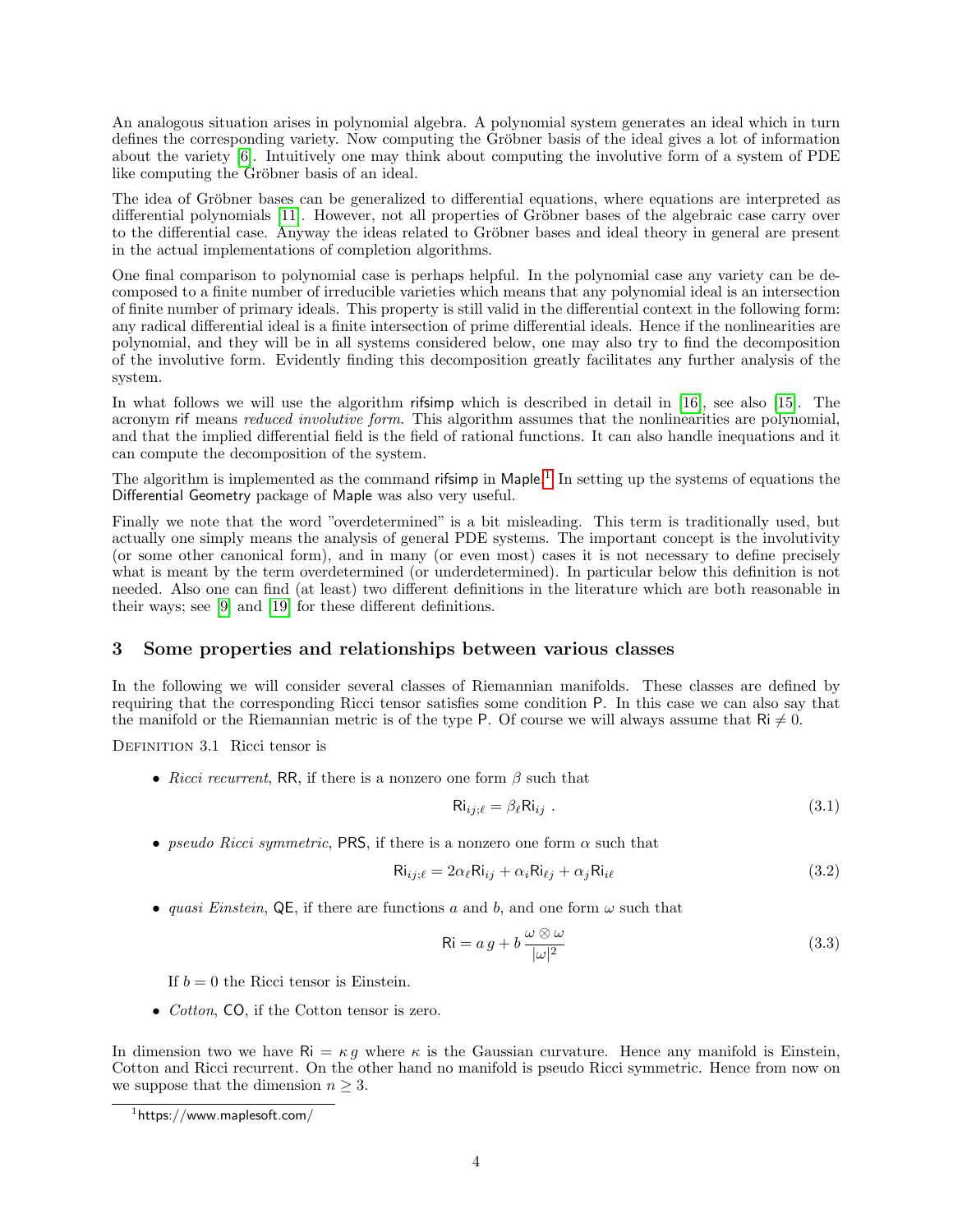It is clear that if Ri is parallel the RR condition cannot be satisified, and on the other hand the CO condition is always satisfied. Below we will see that PRS condition is incompatible with parallelism.

If the metric satisfies the condition  $div(W) = 0$  it is sometimes said to be *conformally conservative*. Hence by Theorem [2.1](#page-2-0) Cotton manifolds are conformally conservative when  $n \geq 4$  and conformally flat when  $n = 3$ . Finally recall that if M is an Einstein manifold then  $a = \mathsf{sc}/n = \text{constant}$ .

#### 3.1 Ricci recurrent

Let us then start with the RR case. Multiplying  $(3.1)$  by  $\mathsf{Ri}^{ij}$  we obtain

$$
\beta = \frac{\mathsf{Ri}^{ij}\mathsf{Ri}_{ij;k}}{|\mathsf{Ri}|^2} = \frac{1}{2}\nabla \ln(|\mathsf{Ri}|^2)
$$

From this we get the following characterization.

LEMMA 3.1 Let  $NRi = \frac{Ri}{|Ri|}$ . Then Ri is RR if and only if NRi is parallel.

*Proof.* Simply taking the covariant derivative of NRi we see that it is zero precisely when Ri is RR with  $\beta$ as given above.  $\square$ 

<span id="page-4-0"></span>However, it turns out that the RR case can be characterized purely in an algebraic way. In [\[17\]](#page-16-16) it is shown that actually

$$
\mathsf{Ri}_{\ell}^{k}\mathsf{Ri}_{\ell}^{i} = \frac{1}{2}\operatorname{sc}\mathsf{Ri}_{\ell}^{k} \tag{3.4}
$$

Note that this result crucially depends on the fact that  $g$  is positive definite. But this leads easily to the following characterization of the Ricci tensor.

<span id="page-4-1"></span>THEOREM 3.2 Suppose that Ri is recurrent. Then it has a double eigenvalue  $\frac{sc}{2}$  and eigenvalue zero of multiplicity  $n-2$ . Moreover

$$
\beta = \nabla \ln(\mathsf{sc}) \quad , \quad \mathsf{sc}^2 = 2 \, |\mathsf{Ri}|^2 \quad \text{and} \quad \mathsf{Ri} \, \beta = \tfrac{\mathsf{sc}}{2} \, \beta \ .
$$

*Proof.* Let  $\lambda_j$  be the eigenvalues of Ri. Then the formula [\(3.4\)](#page-4-0) implies that

$$
\lambda_k^2 = \frac{1}{2} \left( \lambda_1 + \dots + \lambda_n \right) \lambda_k \; .
$$

This gives the first statement. Since the scalar curvature cannot be zero the formula for  $\beta$  is obtained multiplying [\(3.1\)](#page-3-1) by  $g^{ij}$ . Taking the trace in [\(3.4\)](#page-4-0) gives the second formula. Then by formula [\(2.3\)](#page-1-0) we have

$$
\mathsf{sc}\,\beta_\ell = s c_{;\ell} = 2\, g^{hk} \mathsf{Ri}_{h\ell;k} = 2\, g^{hk} \beta_k \mathsf{Ri}_{h\ell} = 2 \mathsf{Ri}\,\beta
$$

 $\Box$ 

From this we immediately get

Corollary 3.1 Ricci tensor cannot be at the same time RR and CO.

Proof. If the Ricci tensor satisfies the condition RR then

$$
S_{ij;k} = \frac{\mathsf{sc}_{;k}}{\mathsf{sc}} \Big( \mathsf{R} \mathsf{i} - \frac{1}{2(n-1)} \mathsf{sc} \, g_{ij} \Big) = \frac{\mathsf{sc}_{;k}}{\mathsf{sc}} \, S_{ij}
$$

Note that Schouten tensor is also "recurrent" in this case. Now by previous Theorem we know that Ri has an eigenvector v such that  $\text{Ri } v = 0$  and  $g(\text{grad}(\text{sc}), v) = 0$ . This implies that

$$
C_{ijk}v^j = S_{ij;k}v^j - S_{ik;j}v^j = -\frac{1}{2(n-1)}\mathsf{sc}_{jk} v_i \neq 0.
$$

 $\Box$ 

## 3.2 Pseudo Ricci symmetric

It turns out that the associated one form is almost the same in the PRS case.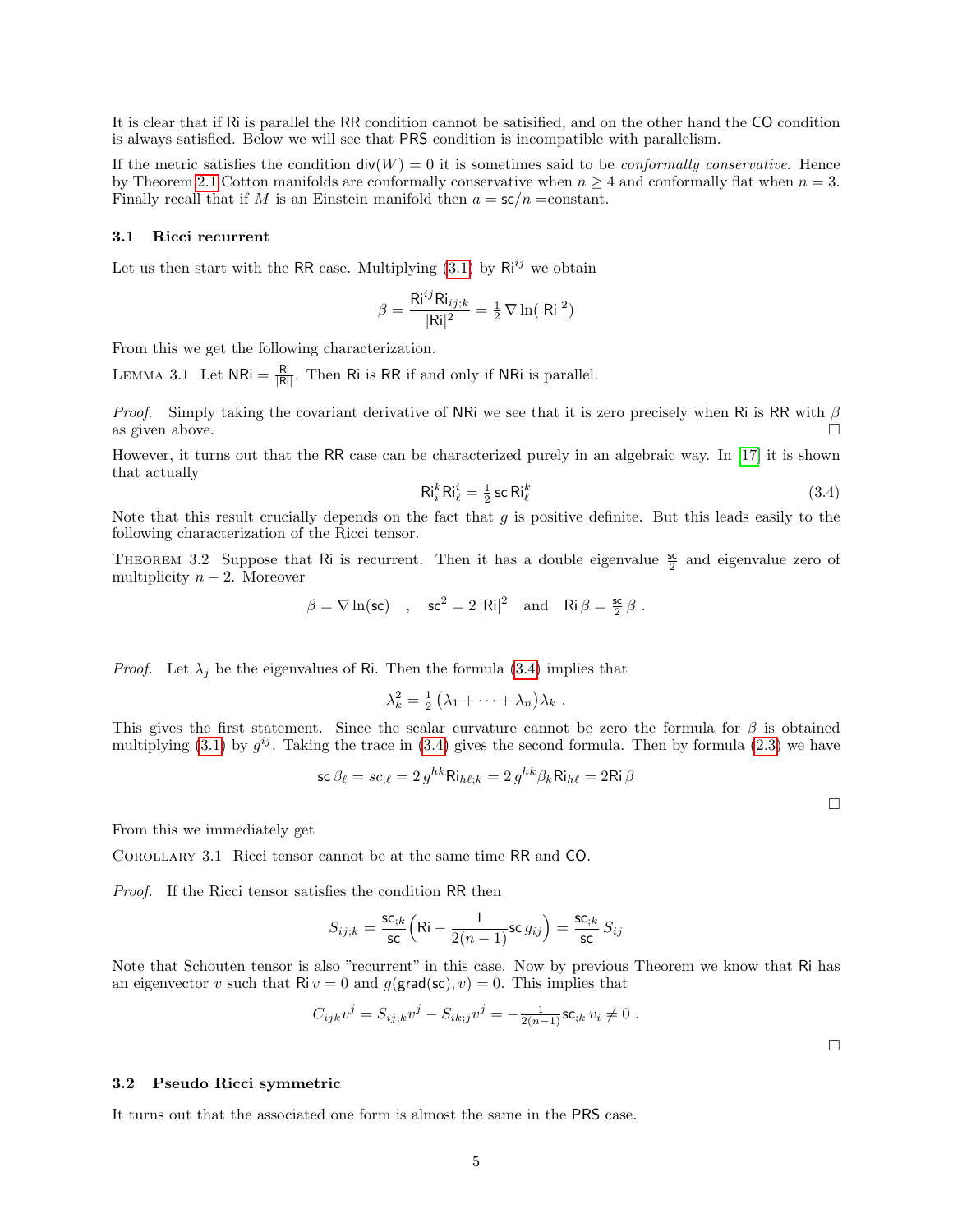<span id="page-5-0"></span>LEMMA 3.3 Let the Ricci tensor be PRS with associated one form  $\alpha$ . Then Ri  $\alpha = 0$  and

$$
\alpha = \tfrac{1}{4} \, \nabla \ln(|\mathsf{Ri}|^2)
$$

If the scalar curvature is not zero then

 $\alpha = \frac{1}{2} \nabla \ln(\mathsf{sc})$  and  $\mathsf{sc}^2 = c |\mathsf{Ri}|^2$ 

for some constant c.

It is easy to see that if the scalar curvature is constant then it has to be zero. However, it seems to be an open problem if the case  $\mathsf{sc} = 0$  can actually occur. If one does not assume the postive definiteness of the metric then it is easy to construct examples with  $\mathsf{sc} = 0$ . However, we were unable to find an example with a positive definite metric.

*Proof.* Multiplying [\(3.2\)](#page-3-2) with  $g^{i\ell}$  and using the formula [\(2.3\)](#page-1-0) we get

$$
\mathsf{sc}_{;j}=2g^{i\ell}\mathsf{Ri}_{ij;\ell}=4\alpha_\ell g^{i\ell}\mathsf{Ri}_{ij}+2g^{i\ell}\alpha_i\mathsf{Ri}_{\ell j}+2\alpha_j\mathsf{sc}=6\alpha^i\mathsf{Ri}_{ij}+2\alpha_j\mathsf{sc}
$$

On the other hand multiplying  $(3.2)$  with  $g^{ij}$  we get

$$
\mathsf{sc}_{;\ell} = 2\alpha_\ell \mathsf{sc} + 2\alpha^i \mathsf{Ri}_{i\ell}
$$

Hence Ri  $\alpha = 0$ . The expression for  $\alpha$  is then obtained by multiplying [\(3.2\)](#page-3-2) with Ri<sup>ij</sup>. If sc  $\neq 0$  we have  $\mathsf{sc}_{\ell} = 2\alpha_{\ell} \mathsf{sc}$  which gives the other expression for  $\alpha$ .

From this we get immediately

Corollary 3.2 (i) The Ricci tensor cannot be both RR and PRS.

(ii) If Ri is parallel then the PRS condition cannot be satisfied.

*Proof.* (i) The previous Lemmas imply that the associated one forms in the two cases satisfy  $\beta = 2\alpha$ . Hence  $\beta_{\ell}$ Ri<sub>ij</sub> = Ri<sub>ij: $\ell = 2\alpha_{\ell}$ Ri<sub>ij</sub> +  $\alpha_i$ Ri<sub> $\ell_j$ </sub> +  $\alpha_j$ Ri<sub>i $\ell$ </sub></sub>

implies that  $\alpha_i Ri_{\ell j} + \alpha_j Ri_{i\ell} = 0$ . Multiplying this with  $\alpha^i$  gives  $|\alpha|^2 Ri = 0$  which is impossible.

(ii) If Ri is parallel, then multiplying [\(3.2\)](#page-3-2) with  $\alpha^{\ell}$  gives  $2|\alpha|^2$ Ri = 0 which is impossible.

#### 3.3 Quasi Einstein

Let us then analyze quasi Einstein structure. To this end it is convenient to formulate the condition  $(3.3)$ differently. Let us introduce the tensor  $T = Ri_{ij} - a g_{ij}$ . Then we can say

- (i) M is an Einstein manifold, if  $T = 0$  and  $a = sc/n$ .
- (ii)  $M$  is a quasi Einstein manifold, if the matrix rank of  $T$  is one.

In this way we see that the one form  $\omega$  and the function b are actually quite irrelevant in the analysis of the existence of quasi Einstein structure.

Now if we want that the symmetric tensor  $T$  is of matrix rank one then according to the formula  $(2.4)$ there are only  $\binom{n}{2}$  algebraically independent differential equations. On the other hand there are  $1 + \binom{n+1}{2}$ unknowns, namely a and the components of  $g$ , so it should not be too difficult to find solutions. Note that no derivatives of a appear in the equations, so it is natural to first eliminate a from the equations and then consider the system obtained for the metric g. This is the approach we will follow below.

Of course when we suppose that  $g$  is of specific form it is not a priori clear how many independent differential equations are obtained in this way. Note that as a PDE system QE system is essentially different from RR and PRS systems. QE is a fully nonlinear system, i.e. nonlinear in highest derivatives while RR and PRS systems are quasilinear.

Once the appropriate T is found b and  $\omega$  can easily be computed. By taking traces in the formula [\(3.3\)](#page-3-3) one sees immediately that  $b = \mathsf{sc} - na$  and then  $\omega$  can be solved from the linear system

$$
T_{ij}\omega^j = (\mathsf{sc} - n\,a)\,\omega_i
$$

Still another way to characterize the QE case which is actually useful when considering examples is that Ri has a simple eigenvalue  $\mathsf{sc} - (n-1)a$  corresponding to the eigenvector  $\omega$ , and all vectors orthogonal to  $\omega$  are eigenvectors with eigenvalue a whose multiplicity is thus  $n - 1$ . But this formulation immediately gives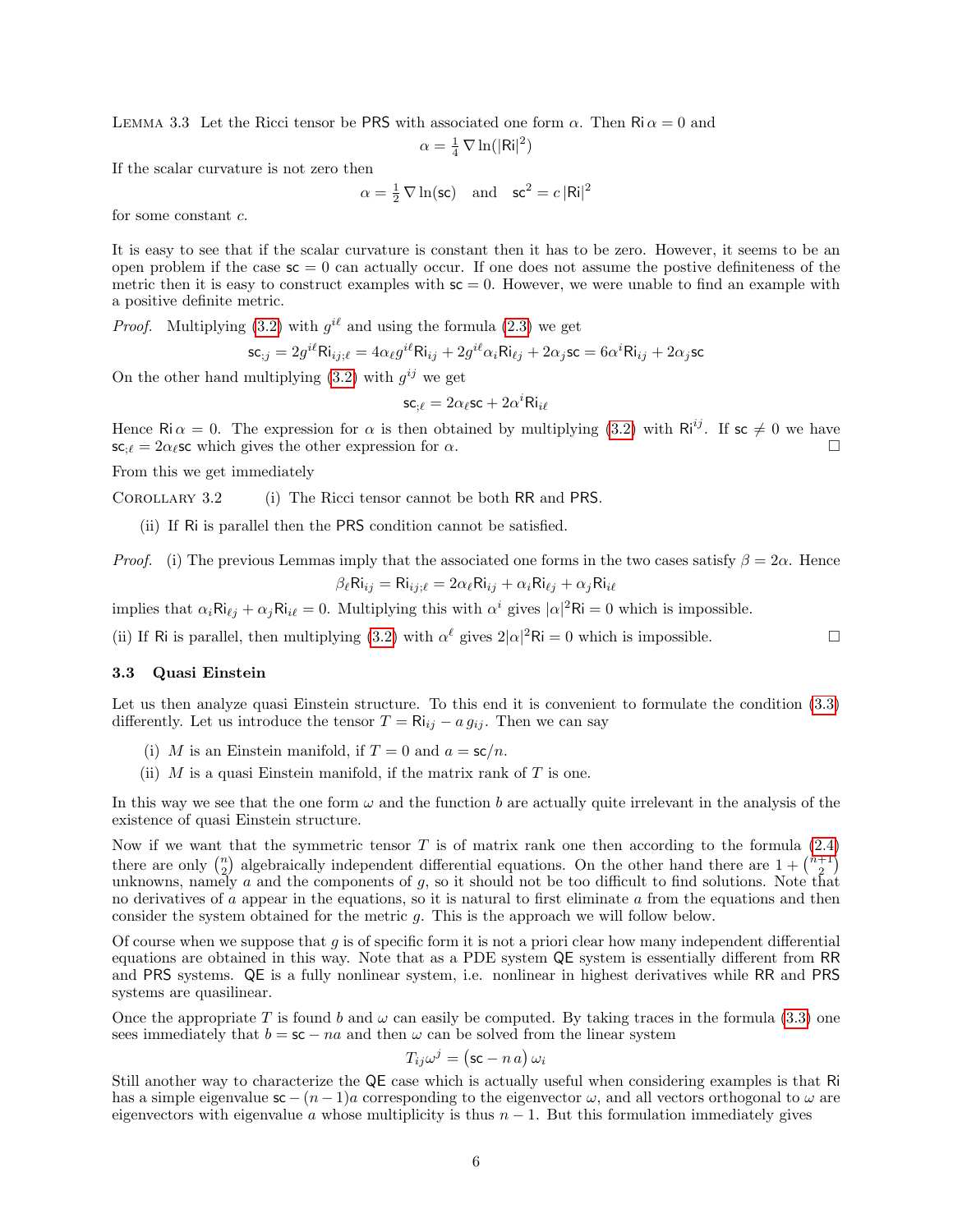THEOREM 3.4 If the Ricci tensor is recurrent and  $n = 3$  then it is automatically quasi Einstein. If  $n > 3$ the Ricci tensor cannot be both recurrent and quasi Einstein.

*Proof.* By Theorem [3.2](#page-4-1) the eigenvalue structure of Ri can satisfy both RR and QE conditions only if  $n = 3$ . In this case if  $\omega$  is the eigenvector corresponding to the zero eigenvalue we can write the Ricci tensor as follows

$$
\mathrm{Ri}_{ij} = \frac{\mathrm{sc}}{2} \Big( g_{ij} - \frac{\omega_i \omega_j}{|\omega|^2} \Big) \ .
$$

On the other hand PRS and QE conditions can be satisfied in any dimension. In these cases the form of the Ricci tensor is as follows.

<span id="page-6-0"></span>THEOREM 3.5 Let us suppose that both PRS and QE conditions are satisfied and let  $\alpha$  be the associated one form. If  $a \neq 0$  we have

$$
\mathrm{Ri}_{ij} = \frac{\mathrm{sc}}{n-1}\Big(g_{ij} - \frac{\alpha_i\alpha_j}{|\alpha|^2}\Big)
$$

If  $a = 0$  then

$$
g(\omega, \alpha) = 0
$$
, Ri<sub>ij</sub> = sc  $\frac{\omega_i \omega_j}{|\omega|^2}$  and  $\nabla_{\alpha} \omega = |\alpha|^2 \omega$ .

*Proof.* By multiplying formula [\(3.3\)](#page-3-3) with  $\alpha^{i}$  and applying Lemma [3.3,](#page-5-0) we have

$$
a\alpha_j + b \frac{g(\omega,\alpha)}{|\omega|^2} \omega_j = 0 \tag{3.5}
$$

If  $a \neq 0$  and  $g(\omega, \alpha) \neq 0$  then  $\alpha$  and  $\omega$  are linearly dependent and we may choose  $\omega = \alpha$  which gives

$$
a = \frac{\mathsf{sc}}{n-1}
$$
 and  $b = -a$ .

When  $a = 0$  the first two statements are obvious. To get the third we take the covariant derivative of the formula  $\text{Ri}_{ij} = \text{sc} \frac{\omega_i \omega_j}{|\omega|^2}$ , and then multiply it with  $\alpha^i$ . Then using the formula [\(3.2\)](#page-3-2) and simplifying we get the result.  $\Box$ 

<span id="page-6-1"></span>LEMMA 3.6 Suppose that Ri satisfies the PRS condition and that  $\mathsf{sc} \neq 0$ ; then

- (i) if Ri is also QE with  $a \neq 0$  then it is CO
- (ii) if Ri is also CO then it is QE

*Proof.* If the PRS condition is satisfied and  $\mathsf{sc} \neq 0$  then the Cotton tensor is

$$
C_{ijk} = \frac{\mathsf{sc}_{jk}}{2\,\mathsf{sc}} \Big( \mathsf{Ri}_{ij} - \frac{\mathsf{sc}}{n-1} \, g_{ij} \Big) - \frac{\mathsf{sc}_{;j}}{2\,\mathsf{sc}} \Big( \mathsf{Ri}_{ik} - \frac{\mathsf{sc}}{n-1} \, g_{ik} \Big)
$$

Now simply substituting the expression for Ri given in Theorem [3.5](#page-6-0) shows that  $C = 0$  which proves the statement (i).

On the other hand it is easy to check that the Cotton tensor of the above form can be zero only if the matrix rank of  $\text{Ri}_{ij} - \frac{\text{sc}}{n-1} g_{ij}$  is one which is precisely the QE condition.

There is a completely different way to construct QE metrics which we now describe. The form of the condition makes one think about conformal equivalence. Let g be a given metric and let  $\hat{g} = \exp(2\lambda)g$  be a metric that is conformally equivalent to it. If now  $\hat{R}$  is the Ricci tensor associated to  $\hat{q}$  then

$$
\widehat{\text{Ri}}_{ij} = \text{Ri}_{ij} - (n-2)(\lambda_{;ij} - \lambda_{;i}\lambda_{;j}) - (\Delta\lambda + (n-2)|\nabla\lambda|^2)g_{ij}
$$

Hence if we can find a metric g and a function  $\lambda$  such that  $\text{Ri}_{ij} = (n-2)\lambda_{ij}$  then Ri is quasi Einstein:

$$
\widehat{\text{Ri}}_{ij} = -(\Delta\lambda + (n-2)|\nabla\lambda|^2) \exp(-2\lambda)\hat{g}_{ij} + (n-2)\lambda_{;i}\lambda_{;j}
$$

Note that the equations are trivially satisfied if  $\mathsf{Ri} = \nabla \nabla \lambda = 0$ . However, if  $\nabla \lambda \neq 0$  there is still a nontrivial solution

$$
\widehat{\mathsf{R}}i_{ij} = -(n-2)|\nabla\lambda|^2 \exp(-2\lambda)\hat{g}_{ij} + (n-2)\lambda_{;i}\lambda_{;j}
$$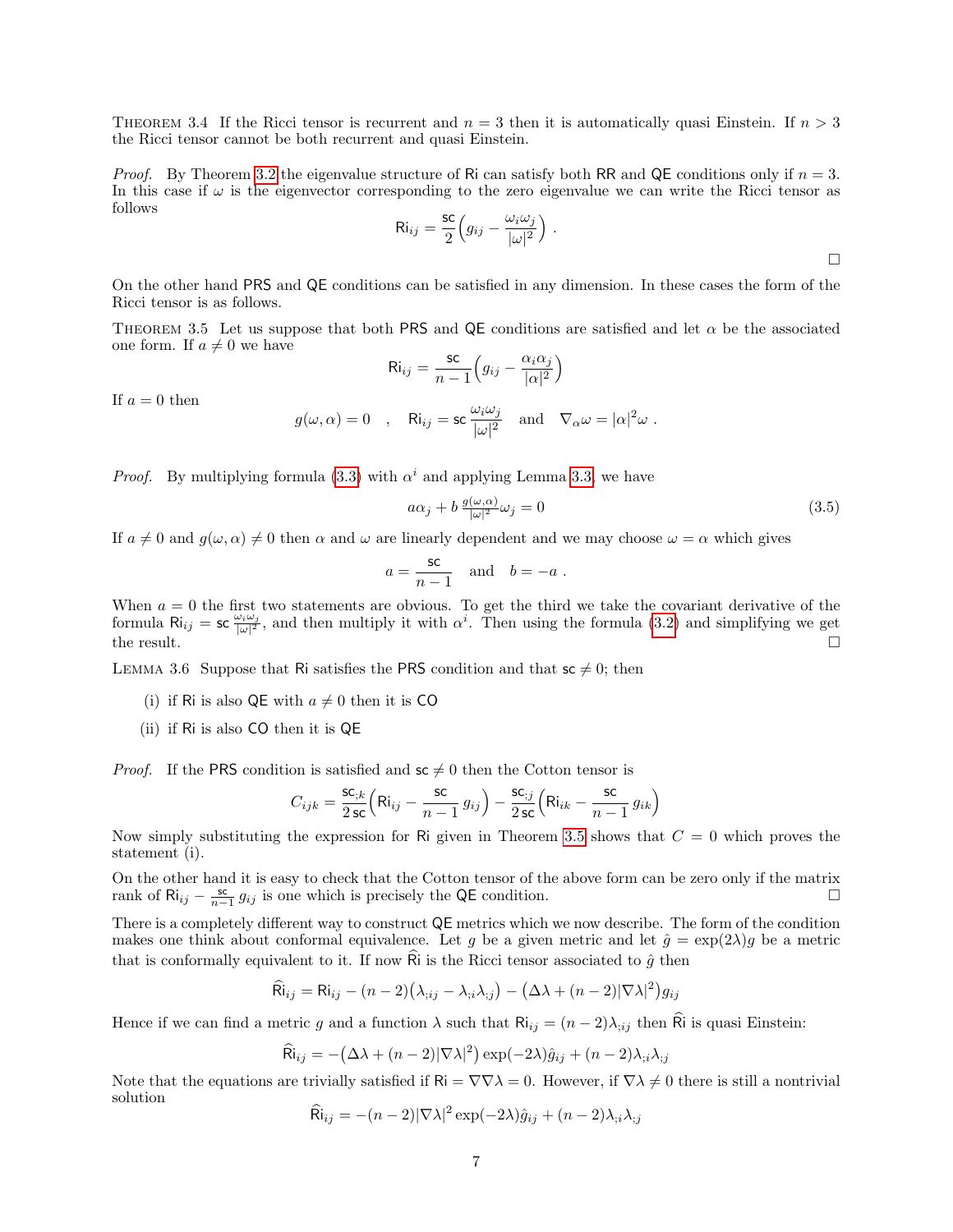The existence of solutions to PDE system  $\mathsf{Ri} = T$  where T is a given symmetric tensor is analyzed in [\[8\]](#page-16-17). It is instructive to consider this system from the point of view of overdetermined systems.

At the outset there are thus  $\frac{1}{2}n(n+1)$  second order quasilinear PDE for the components of the metric so that it seems the system is determined. However, we have the Bianchi identity [\(2.3\)](#page-1-0) which should be taken into account. Let us then define the Bianchi operator B by the formula

$$
B(T) = 2 \operatorname{div}(T) - \nabla \operatorname{tr}(T) = 2g^{ij} T_{ik;j} - g^{ij} T_{ij;k}
$$

Hence if the system  $\mathsf{R} = T$  has solutions then necessarily the condition  $B(T) = 0$  must also be satisfied. Note that this is a system of n first order equations in metric  $g$ . Let us then define the modified Bianchi operator

$$
\tilde{B}(T) = 2g^{ij}T_{ik,j} - g^{ij}T_{ij,k}
$$

Note that the standard and covariant derivatives agree up to lower order corrections. Hence the components of  $\hat{B}(R_i)$  are second order differential operators. This leads to the following system:

$$
\begin{cases}\n\mathbf{Ri} = T \\
\tilde{B}(\mathbf{Ri}) = \tilde{B}(T) \\
B(T) = 0\n\end{cases}
$$

<span id="page-7-0"></span>Interestingly the initial system  $\text{Ri} = T$  is not elliptic while the above completed system is, provided that Ri is of full (matrix) rank. The ellipticity can then be used to show the existence of local solutions. In our case the system is

$$
\begin{cases}\n\text{Ri} = (n-2)\lambda_{;ij} \\
\tilde{B}(\text{Ri}) = (n-2)\tilde{B}(\lambda_{;ij}) \\
B(\lambda_{;ij}) = 0\n\end{cases}
$$
\n(3.6)

However, from the point of view of existence of solutions this is a very different system since  $\lambda$  is also unknown, and moreover this is a third order system.

### 4 Setting up the computational problem

We will choose some families of metrics and try to construct metrics which satisfy one or more of the conditions in Definition [3.1.](#page-3-3) All conditions lead to systems of PDE whose nonlinearities are polynomial, and hence we can use rifsimp to analyse them.

It is known that the complexity of computing Gröbner basis is very bad (doubly exponential) in the worst case. Of course computing the involutive form is even more difficult. However, typically the time required for these computations is far from the worst case. On the other hand since there is no reasonable probability measure in the "space of all problems" there are no rigorous results on "average" complexity. Anyway all the solutions given below were obtained usually in few seconds and in any case in less than a minute with standard PC. Note that the decomposition of the system may take a lot more time than computing just the "most general" solution.

In all cases there actually were several components in the system, so that in the language of differential algebra the initial system was never prime differential ideal. It is not quite clear how to interpret this geometrically. Of course as components they provide essentially different solutions to PDE systems. From this it does not necessarily follow that the corresponding Riemannian manifolds are essentially different (i.e. not isometric). We did not attempt to study this problem. Since there were so many different components in all we will mostly give below only the most general one.

Let us now formulate more precisely the PDE systems that we are trying to solve.

**Problem 4.1** (RR problem) Find a metric g such that  $P_{ijk} = 0$  where

<span id="page-7-2"></span><span id="page-7-1"></span>
$$
P_{ijk} = \text{sc Ri}_{ij;k} - \text{sc}_{jk} \text{Ri}_{ij} \tag{4.1}
$$

This is a third order quasilinear system of  $\frac{1}{2}n^2(n+1)$  PDE.

Problem 4.2 (PRS problem) Find a metric g such that  $Q_{ijk} = 0$  where

$$
Q_{ijk} = 2\text{sc Ri}_{ij;k} - 2\text{sc}_{jk}\text{Ri}_{ij} - \text{sc}_{jk}\text{Ri}_{kj} - \text{sc}_{jj}\text{Ri}_{ik}
$$
\n(4.2)

This is a third order quasilinear system of  $\frac{1}{2}n^2(n+1)$  PDE.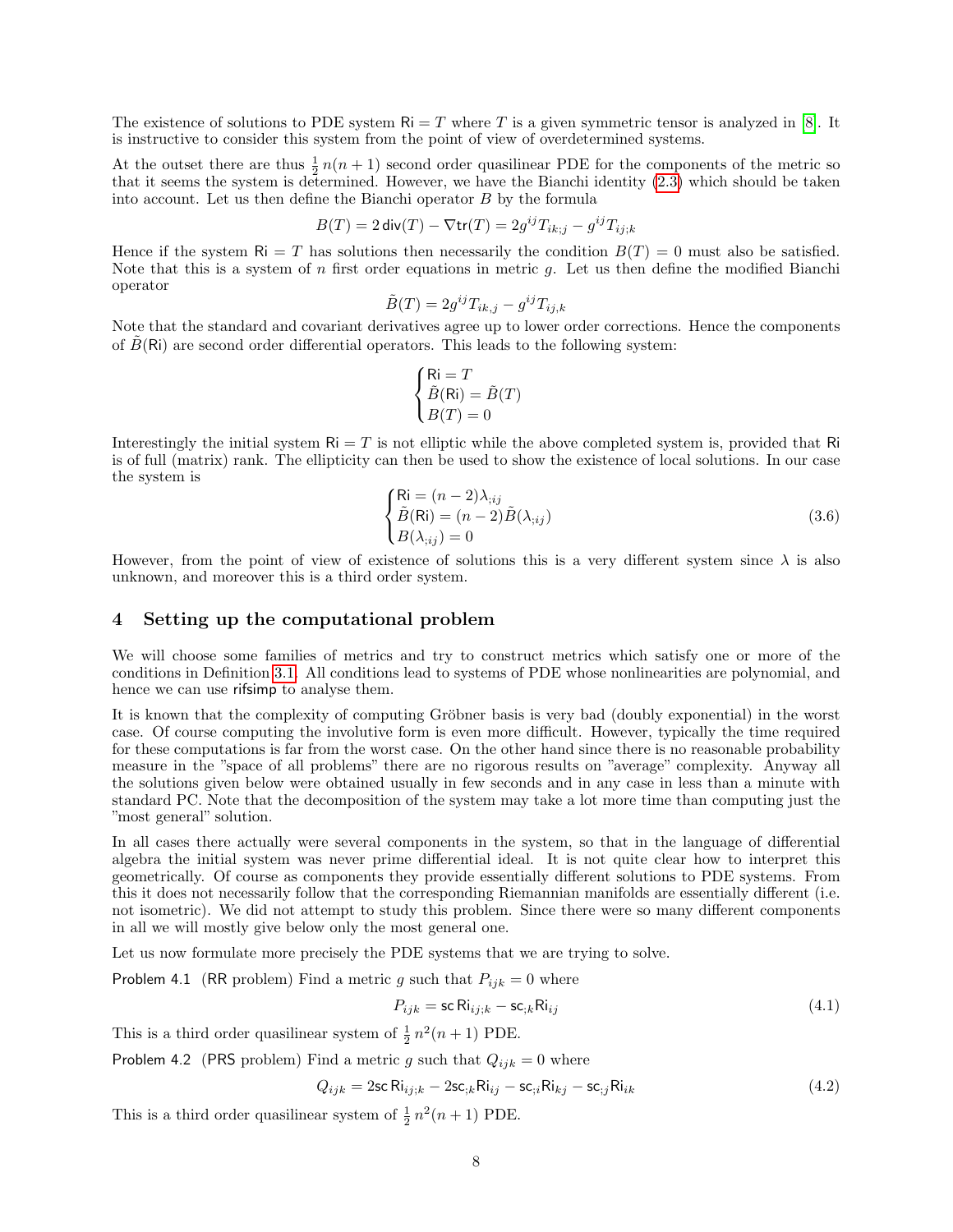<span id="page-8-1"></span>Problem 4.3 (CO problem) Find a metric q such that the Cotton tensor  $C = 0$ . This is a third order quasilinear system of  $n^2(n-1)$  PDE.

<span id="page-8-2"></span>Problem 4.4 (First QE problem) Find a metric g and a function a such that the matrix rank of  $T = Ri - a g$ is one. According to [\(2.4\)](#page-2-1) there are  $\binom{n}{2}$  algebraically independent fully nonlinear second order equations.

<span id="page-8-3"></span>Problem 4.5 (Second QE problem) Find a metric g and a function  $\lambda$  such that  $\mathsf{R}i = (n-2)\nabla\nabla\lambda$ . Here we have  $\frac{1}{2}n(n+1)$  quasilinear second order equations in  $\frac{1}{2}n(n+1)+1$  unknowns. Note that in the completed system [\(3.6\)](#page-7-0) there are integrability conditions which are expressed in terms of (modified) Bianchi operator. However, there is no need to compute them explicitly since rifsimp takes care of them automatically.

Note that the numbers of equations given above is the maximum number of algebraically independent PDE in the initial system. This number is achieved, if the metric is assumed to be completely general. However, if we assume that the metric is of specific form we may initially have less equations.

But the number of equations is in fact not really important in the present context. We recall that also with polynomial ideals the number of generators of the ideal does not matter, and even the number of generators of the Gröbner basis does not give any useful information. In the same way it is very convenient when using the algorithm rifsimp that it is not necessary to check beforehand if the equations are actually algebraically independent; rifsimp takes care of that automatically. Hence in practice we simply compute the relevant tensor and then require that all of its components are zero; if there are some redundant equations in the system then rifsimp simply discards them.

In the following we will look for the solutions of these systems. Since our analysis is local we will always consider only the situation in a single coordinate system. All our examples are of the form "separation of variables"; in other words all unknown functions are of functions of one variable only. In this way our PDE systems reduce to ODE systems, and it is thus easier to find solutions. The actual form of the initial guess of the metrics is not very critical. Experimenting with different choices showed that it is not particularly hard to find nontrivial solutions. Hence the reader can easily modify our examples and find other solutions.

In the actual computations the use of inequations was quite convenient. We may just look for those solutions where some function or a more complicated expression is nonzero. This is very natural in the problems below if for example we are not interested in cases where some unkonwn functions vanishes, or that the differential of the scalar curvature vanishes, or that  $\mathsf{Ri} = 0$ . This can be speed up significantly the computations because then rifsimp does not need to worry about irrelevant subcases.

Let us now briefly describe the output of rifsimp. The algorithm tries to express highest ranking derivatives in terms of lower ranking derivatives. Let  $f = (f_1, \ldots, f_k)$  be the unknown functions with  $x = (x^1, \ldots, x^n)$ as independent variables. Let  $\alpha^j$  be some multiindices. Then the first part of output is as follows:

<span id="page-8-0"></span>
$$
\partial^{\alpha^j} f_j = F_j(x, f, \dots) \quad , \quad 1 \le j \le m \tag{4.3}
$$

In the arguments of  $F_j$  there are only derivatives of lower ranking than  $\partial^{\alpha^j} f_j$ . The number m is not known a priori. rifsimp also tries to eliminate the components  $f_j$  from equations as far as possible. In linear algebra the Gaussian elimination reduces the problem to upper triangular form. Of course "differential nonlinear upper triangular form" does not exist in general, but rifsimp tries to compute a representation which is as close to it as possible. In the examples below it is seen clearly how this works. Note that the representation may depend heavily on the ranking chosen: the number m, multiindices  $\alpha^j$  and functions  $F_j$  are not intrinsic.

When the problems are nonlinear all the relevant information about the system cannot always be expressed as in [\(4.3\)](#page-8-0). In these cases there are additional equations, called constraints in rifsimp, of the form

$$
H_{\ell}(x, f, \dots) = 0 \quad , \quad 1 \leq \ell \leq s
$$

where the highest ranking derivatives of the arguments of  $H_\ell$  are present nonlinearly. Below we will see an example of this case also.

In addition to this there may be certain inequations in the output. When computing  $F_j$  and  $H_\ell$  sometimes one has to make some decisions if certain expressions are zero or not. This is how the system decomposes: in the generic case one assumes that "typically" any expression is nonzero. The algorithm keeps track of these assumptions and gives them in the output. But of course assuming that some expression is zero can produce solutions which are not contained in the "general" solution. Potentially there can be a lot of these branch points so that computing the decomposition, called casesplit in rifsimp, can take much more time than computing the generic solution.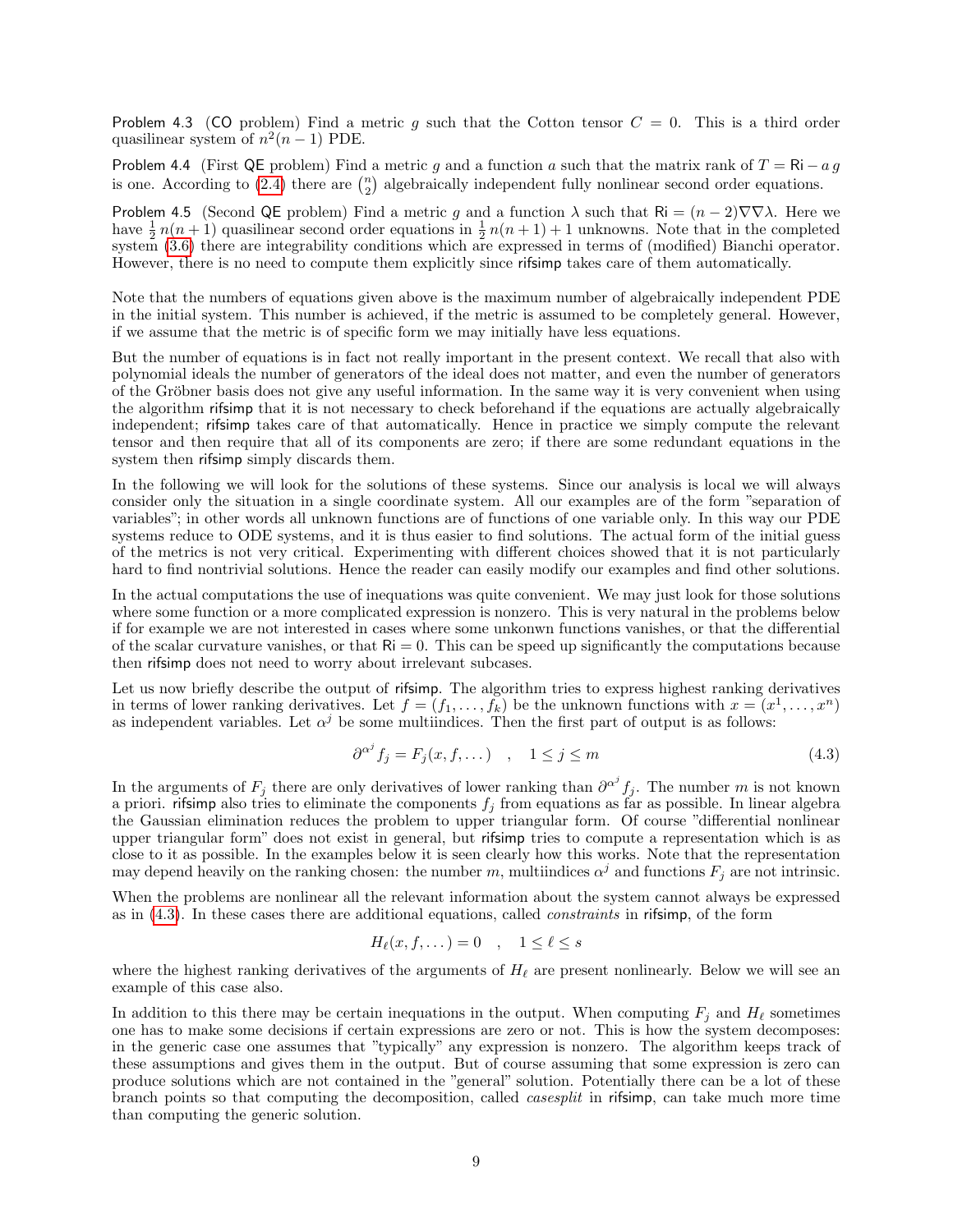Note that the output of rifsimp has a lot of structure and contains a lot of information. So even if one is unable to actually explicitly solve the equations given in the output one typically can immediately obtain some important facts which characterize the possible solution set. In many cases considered below the output can even be easily used for numerical computations while it is not at all clear how a numerical solution could be computed using the initial system.

Now the fact that rifsimp tries to approach the "upper triangular form" makes also the explicit solution easier. One can first solve equations with fewer variables, and then substitute these solutions to equations which contain more variables, like back substitution in Gaussian elimination. In solving the equations we often used the command dsolve in Maple.

#### 5 Results

#### 5.1 3 dimensional case

Let us consider the following metric:

<span id="page-9-0"></span>
$$
g = f_1(x^1)(dx^1)^2 + f_2(x^1)h_2(x^2)(dx^2)^2 + f_3(x^1)h_3(x^2)q(x^3)(dx^3)^2
$$
\n(5.1)

.

EXAMPLE 5.1 Problem [4.1](#page-7-1) with  $(5.1)$ .

In this case our PDE system has a priori 18 independent equations but actually we have only 14 (not necessarily independent) nonzero equations. The system splits into seven subsystems. However, six systems either require that some unknown functions are constants, or the corresponding solutions give only the trivial solution where  $\beta$  reduces to zero. Note that it is anyway possible that in those cases there are solutions which are not special cases of the one given below.

The remaining component of the system has three differential equations; first two equations for  $f_j$ :

$$
f_2'' = \frac{f_2'(f_1' f_2 + f_2' f_1)}{2f_1 f_2}
$$
  

$$
f_3'' = \frac{f_2 f_3 f_1' f_3' + 2 f_1 f_2 (f_3')^2 - f_1 f_3 f_2' f_3'}{2f_1 f_2 f_3}
$$

Evidently now one can give  $f_1$  arbitrarily and then solve the remaining functions. However, one can actually eliminate one of the functions by solving  $f_1$  and  $f_3$  in terms of  $f_2$  which gives the following family of solutions:

$$
f_1 = \frac{c_2(f'_2)^2}{f_2}
$$
 and  $f_3 = c_1 f_2^m$ 

Note that m need not be an integer. Then we have the third differential equation which contain  $h_j$  and  $f_j$ . However, when we substitute the above formulas the functions  $f_j$  disappear and we are left with

$$
h_3'' = \frac{(2m-1)c_2h_2(h_3')^2 + mc_2h_3h_2'h_3' - m^2h_2^2h_3^2}{2mc_2h_2h_3}
$$

Solving this for  $h_2$  yields

$$
h_2 = \frac{c_2 h_3^{1/m} (h_3')^2}{h_3^2 (c_2 c_3 - m^2 h_3^{1/m})} = \frac{c_2 m^2 (h')^2}{h (c_2 c_3 - m^2 h)}
$$

where we have introduced a new function  $h_3 = h^m$ . Then writing f instead of  $f_2$  we can write our final metric as

$$
g = \frac{c_2(f')^2}{f}(dx^1)^2 + \frac{m^2c_2f(h')^2}{h(c_2c_3 - m^2h)}(dx^2)^2 + c_1f^mh^mq(dx^3)^2
$$

Clearly one can choose constants and functions such that  $q$  is positive definite. For scalar curvature we get  $\mathsf{sc} = (1-m)c_3/(2mfh)$  and thus  $\beta = -\nabla \ln(fh)$ . Note that  $m \neq 1$  because otherwise also Ri = 0.

#### EXAMPLE 5.2 Problem [4.2](#page-7-2) with  $(5.1)$ .

Now we have our PDE system which is very similar to RR case, but of course the solutions are different, by Theorem [3.2.](#page-0-0) Again we have 14 PDE, and computing with rifsimp get three cases where  $\alpha \neq 0$ . One case is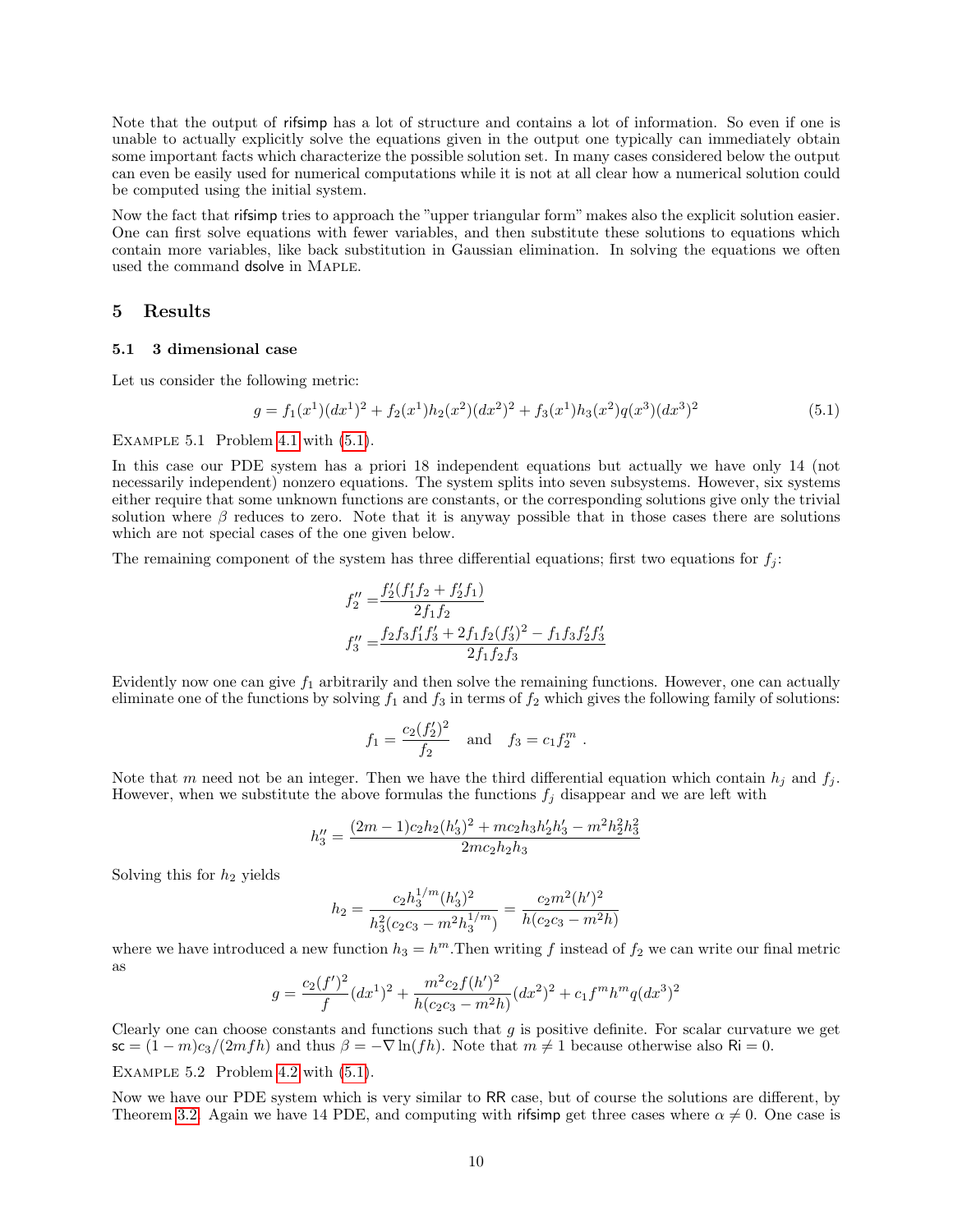the following:

$$
f_2' = \frac{f_2 f_3'}{f_3}
$$
  
\n
$$
f_3'' = \frac{f_1(f_3')^2 + f_3 f_1' f_3'}{2f_1 f_3}
$$
  
\n
$$
h_3''' = \frac{h_2 h_3^2 (h_2'' h_3' + 3h_2' h_3'') + 4h_2^2 h_3 h_3' h_3'' - h_2^2 (h_3')^2 - 2h_2 h_3 h_2' (h_3')^2 - 2h_3^2 (h_2')^2 h_3'}{2h_2^2 h_3^2}
$$

It turns out that in the first two equations we can solve  $f_1$  and  $f_2$  in terms of  $f_3$ , and in the last one we get  $h_2$  in terms of  $h_3$ :

$$
f_1 = \frac{c_1(f_3')^2}{f_3}
$$
  
\n
$$
f_2 = c_2 f_3
$$
  
\n
$$
h_2 = \frac{(h_3')^2}{h_3(c_3h_3 + c_4)}
$$

Then writing  $f_3 = f$  and  $h_3 = h$  we get

$$
g = \frac{c_1(f')^2}{f} (dx^1)^2 + \frac{c_2 f(h')^2}{h(c_3 h + c_4)} (dx^2)^2 + f h q (dx^3)^2 \text{ and}
$$
  

$$
\alpha = -\frac{f'}{2f} dx^1 , \text{ Ri} = -\frac{c_1 c_3 + c_2}{4c_1 c_2 h} \left(\frac{c_2(h')^2}{c_3 h + c_4} (dx^2)^2 + q h^2 (dx^3)^2\right).
$$

Note that the solution obtained satisfies also the QE condition with  $a \neq 0$ , and hence also the CO condition by Lemma [3.6.](#page-6-1)

EXAMPLE 5.3 Problem [4.3](#page-8-1) with metric  $(5.1)$ .

Now we have 8 equations in the system. By computing with rifsimp get three cases and in the most general case we have

$$
f_2''' = F(f_1, f_2, f_3)
$$
  

$$
h_3'' = H(f_1, f_2, f_3, h_2, h_3)
$$

where  $F$  and  $H$  are very complicated expressions, involving also the derivatives of its arguments, so that we do not write them down explicitly. The function H at the outset depends on  $f_j$  but if  $f_j$  satisfy the first equation then actually H does not depend on  $x^1$ . The dependence of H on  $f_j$  is only through initial conditions of the first equation, and consequently by standard theorems we have the local solution, and the above system can even be used for numerical computations.

However, it turns out that one can describe the solution in a more explicit way. One can actually solve the first equation for  $f_3$  using quadratures which yields

$$
f_3(x^1) = \exp\left(\hat{F}(f_1, f_2, f_1', f_2', f_2'')\right)
$$

where in the expression  $\overline{F}$  there are also some integrals whose integrands depend on the variables indicated. Now substituting this expression to the second equation gives

$$
2h_2h_3h_3'' - h_3h_2'h_3' - 2h_2(h_3')^2 + c_0h_2^2h_3^2 = 0
$$

where  $c_0$  is constant. Solving this gives

$$
h_2 = \frac{(h'_3)^2}{(c_1 - c_0 \ln(h_3))h_3^2}
$$

Hence we can choose  $f_1$ ,  $f_2$ ,  $h_3$  and q freely and it is clear that this choice, and the choice of constants  $c_0$ and  $c_1$ , can be done in such a way that the metric is positive definite.

EXAMPLE 5.4 Problem [4.4](#page-8-2) with metric  $(5.1)$ .

Constructing the appropriate PDE system we obtain five nonzero equations. Since the function a appears algebraically and in some equations even linearly we can solve it and substitute back to the equations. Note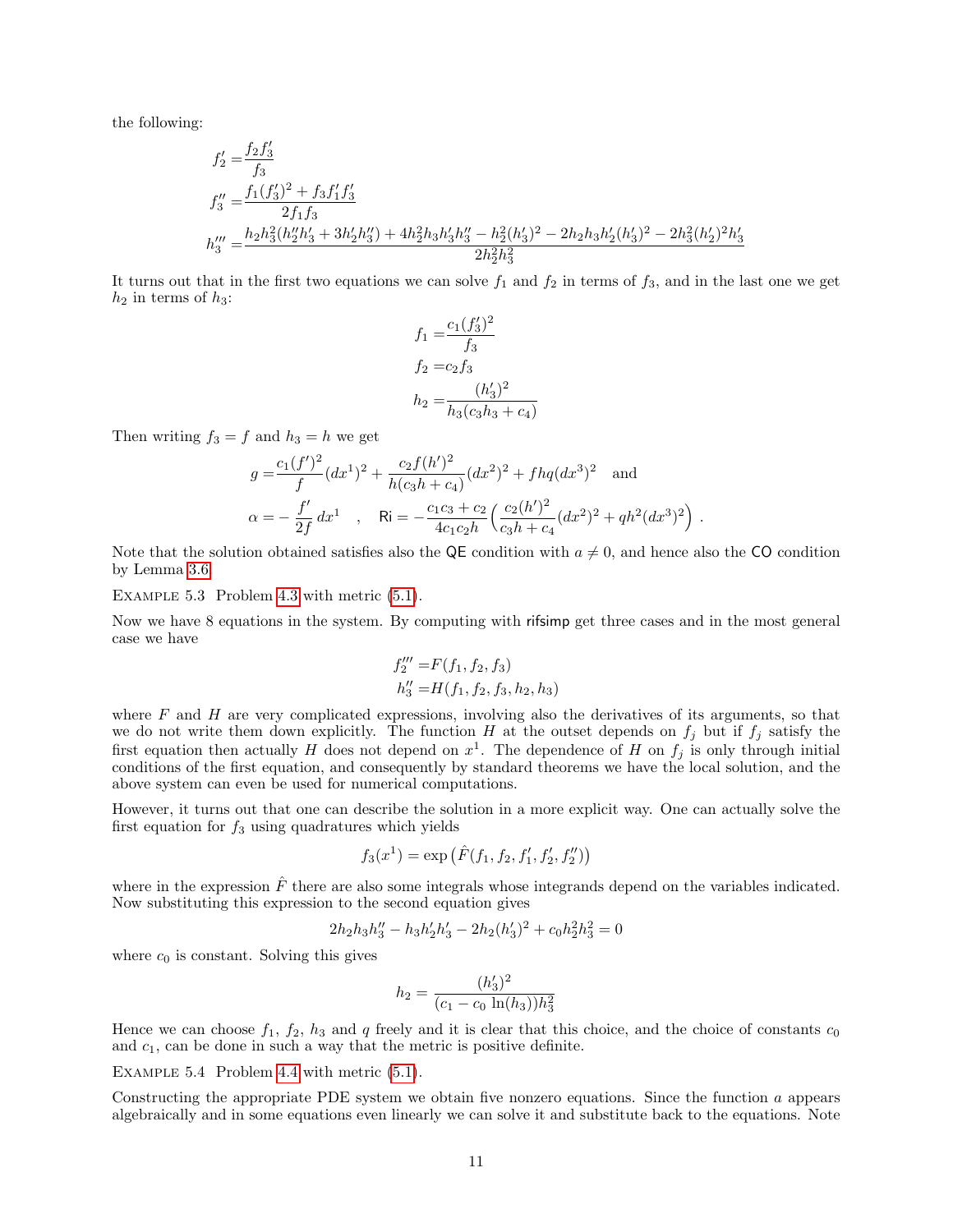that one gets different families of solutions, depending on the choice of a. However, we will analyze only one particular family of solutions.

After choosing a we are thus left with one single PDE; rifsimp gives then us the following system:

$$
f_2''' = F_1(f_1, f_2, f_3)
$$
  
\n
$$
f_3''' = F_2(f_1, f_2, f_3)
$$
  
\n
$$
h_3'' = H(f_1, f_2, f_3, h_2, h_3)
$$

The expressions for  $F_j$  and H are again so big that we do not give them explicitly. Also the dependence of H on  $f_j$  is only through initial conditions as in the previous example, so that choosing  $f_1$  and  $h_2$  arbitrarily yields an ODE system in the standard form.

However, we can also solve the system explicitly; denoting  $f_2 = f$  the first two equations give

$$
f_1 = \frac{c_1 c_3 (f')^2}{f_3 f}
$$
  
\n
$$
f_3 = c_3 m^{-m} f^{1-m} (c_2 f - 1)^m
$$

Substituting this into third equations yields

$$
h''_3 = \frac{((3m-2)h_2h'_3 + 2(m-1)h_3h'_2)h'_3}{4(m-1)h_2h_3}
$$

Denoting  $h_3 = h$  and solving for  $h_2$  yields

$$
h_2 = c_4 h^{(2-3m)/(2m-2)} (h')^2
$$

After this it is straightforward to compute a, b and  $\omega$  which gives

$$
a = \frac{m}{8(1-m)c_4f} h^{(2-m)/(2m-2)} - \frac{c_2^2 f^2 + (m-2)c_2 f + (m-1)^2}{2c_1 m^m f^m} (c_2 f - 1)^{m-2}
$$
  
\n
$$
b = \frac{m}{8(m-1)c_4f} h^{(2-m)/(2m-2)} + \frac{m(m-1)}{2c_1 m^m f^m} (c_2 f - 1)^{m-2}
$$
  
\n
$$
\omega = f h'(c_2 f - 1) \partial_{x^1} + (2 - 2m) h f' \partial_{x^2}
$$

EXAMPLE 5.5 Problem [4.5](#page-8-3) with metric  $(5.1)$ .

Here we see that  $\lambda_2$ ,  $h_3$  and  $f_2$  must be constants; for simplicity let us choose  $\lambda_2 = h_3 = f_2 = 1$ . Then for other functions we obtain

$$
f_1 = c_1 (\lambda'_1)^2
$$
  
\n
$$
f_3 = c_2 \lambda_1^2
$$
  
\n
$$
q_3 = \frac{c_1 (\lambda'_3)^2}{c_1 c_3 - c_2 \lambda_3^2}
$$

Note that there is no condition on  $h_2$ , and also  $\lambda_1$  and  $\lambda_3$  can be freely chosen. This solution implies that  $\mathsf{Ri} = \nabla \nabla \lambda = 0$ , but of course Ri gives a nontrivial example of QE manifold.

#### 5.2 First 4 dimensional case

Let us then consider a simple four dimensional case:

<span id="page-11-0"></span>
$$
g = (dx1)2 + f(x1)q(x4)((dx2)2 + (dx3)2 + (dx4)2)
$$
\n(5.2)

Example 5.6 Problem [4.1](#page-7-1) with metric [\(5.2\)](#page-11-0).

It turns out that RR system has only solutions with  $\text{Ri} = 0$  so there are no examples of this form. Here the use of inequations was very convenient. When one added to the PDE system the condition  $\beta \neq 0$ , rifsimp concluded that the system is inconsistent.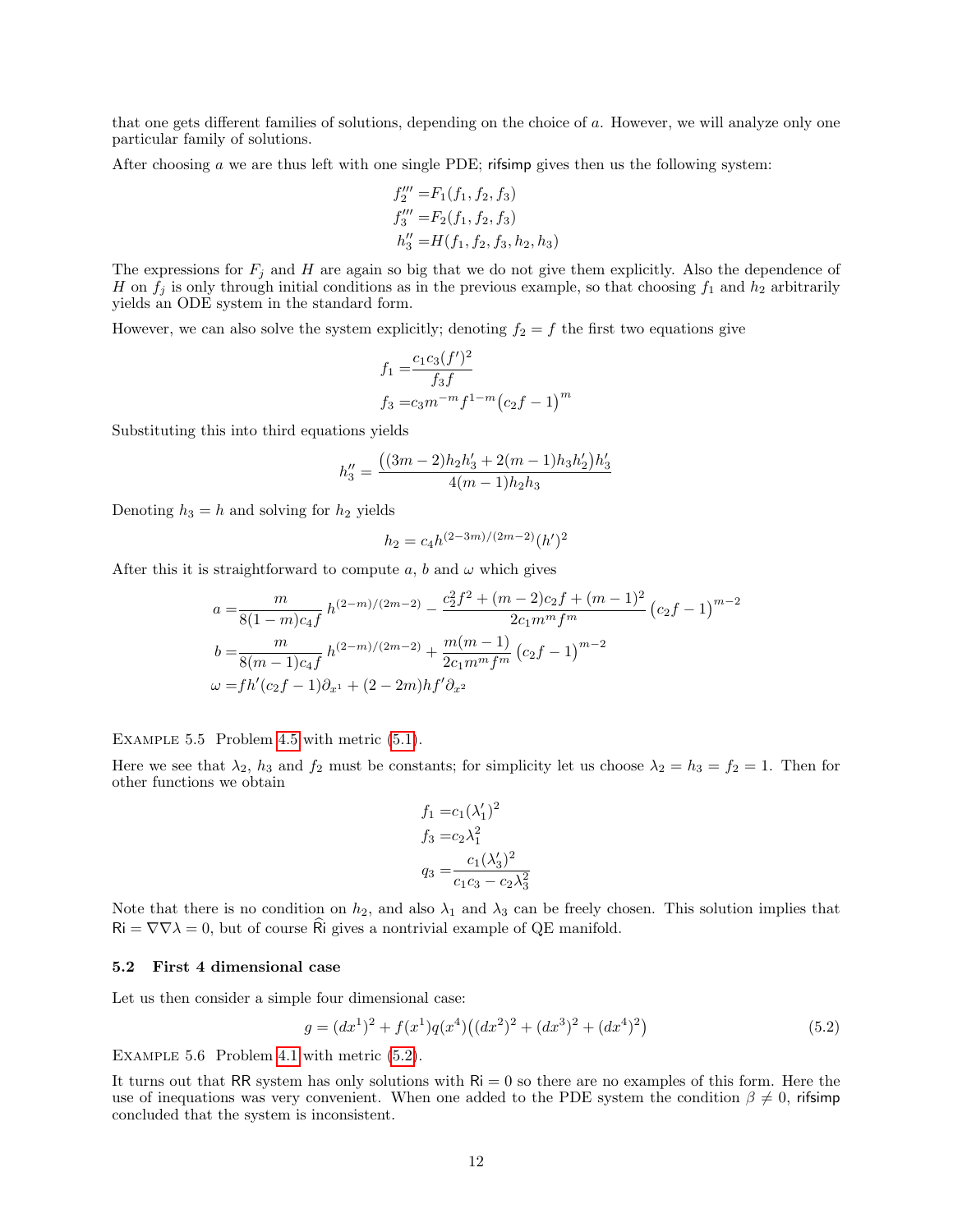EXAMPLE 5.7 Problem [4.2](#page-7-2) with metric  $(5.2)$ .

This illustrates quite well how rifsimp handles the system and how the solutions can split into several (in this case two) families, so that we describe this in more detail. The equations of the PRS system give

$$
f'' = \frac{(f')^2}{2f}
$$
  
\n
$$
q''' = \frac{4qq'q'' - 3(q')^3}{q^2}
$$
  
\n
$$
4fq^2(q'')^2 - 10fq(q')^2q'' + 6f(q')^4 + 2q^4(f')^2q'' - 3q^3(f')^2(q')^2 = 0
$$
\n(5.3)

Note that the last equation depends on both variables  $x^1$  and  $x^4$  so it seems that there might not be solutions. The third equation is different from the other two in another way. In first two equations highest order derivative is explicitly given in terms of lower order derivatives. In the final equation the highest derivative, namely  $q''$  appears non linearly and consequently cannot be given explicitly. Recall that rifsimp calls equations of this type constraints.

Anyway when solving the first equation we obtain  $f = (c_1x^1+c_0)^2$  and substituting this to the final equation gives

<span id="page-12-1"></span><span id="page-12-0"></span>
$$
2f\left(2qq'' - 3(q')^2\right)\left(2c_1^2q^3 + qq'' - (q')^2\right) = 0
$$

Now taking the first factor we have

$$
2qq'' - 3(q')^2 = 0 \Rightarrow q = \frac{1}{(c_2x^4 + c_3)^2}
$$
  
\n
$$
\alpha = -\frac{c_1}{c_1x^1 + c_0} dx^1
$$
  
\n
$$
Ri = -\frac{2(c_1^2 + c_2^2)}{(c_2x^4 + c_3)^2} \Big( (dx^2)^2 + (dx^3)^2 + (dx^4)^2 \Big)
$$
\n(5.4)

while the second factor yields

<span id="page-12-2"></span>
$$
2c_1^2 q^3 + qq'' - (q')^2 = 0 \Rightarrow q = \frac{c_2^2}{c_1^2 (\cosh(c_2 x^4 + c_3))^2}
$$
  
\n
$$
\alpha = -\frac{c_1}{c_1 x^1 + c_0} dx^1 + c_2 \tanh(c_2 x^4 + c_3) dx^4
$$
  
\n
$$
Ri = -c_2^2 ((dx^2)^2 + (dx^3)^2)
$$
\n(5.5)

Note that both families of solutions also satisfy the second equation of the system [\(5.3\)](#page-12-0).

The solution [\(5.4\)](#page-12-1) satisfies also the QE condition and hence by Lemma [3.6](#page-6-1) also the condition CO. On the other hand the Ricci tensor corresponding to the solution [\(5.5\)](#page-12-2) has two double eigenvalues and hence cannot be QE.

Example 5.8 Problem [4.3](#page-8-1) with metric [\(5.2\)](#page-11-0).

The  $CO$  case is very easy:  $f$  is arbitrary and

$$
q'' = \frac{3(q')^2}{2q} \quad \Rightarrow \quad q = \frac{1}{(c_1 x^4 + c_0)^2}
$$

Here we get the same  $q$  as in [\(5.4\)](#page-12-1). Hence here PRS case is a subcase of CO case.

Example 5.9 Problem [4.4](#page-8-2) with metric [\(5.2\)](#page-11-0).

After computing the minors we solve  $\alpha$  from one of the equations which yields

$$
a=-\frac{2f''q^3f+(f')^2q^3+2fqq''-(q')^2f}{4f^2q^3}
$$

Substituting this expression to the system and then computing with rifsimp gives the following system for  $f$ and  $q$ :

$$
f''' = -\frac{-2ff''f' + (f')^3}{f^2}
$$

$$
q'' = \frac{4f''q^3f - 4(f')^2q^3 + (q')^2f}{2qf}
$$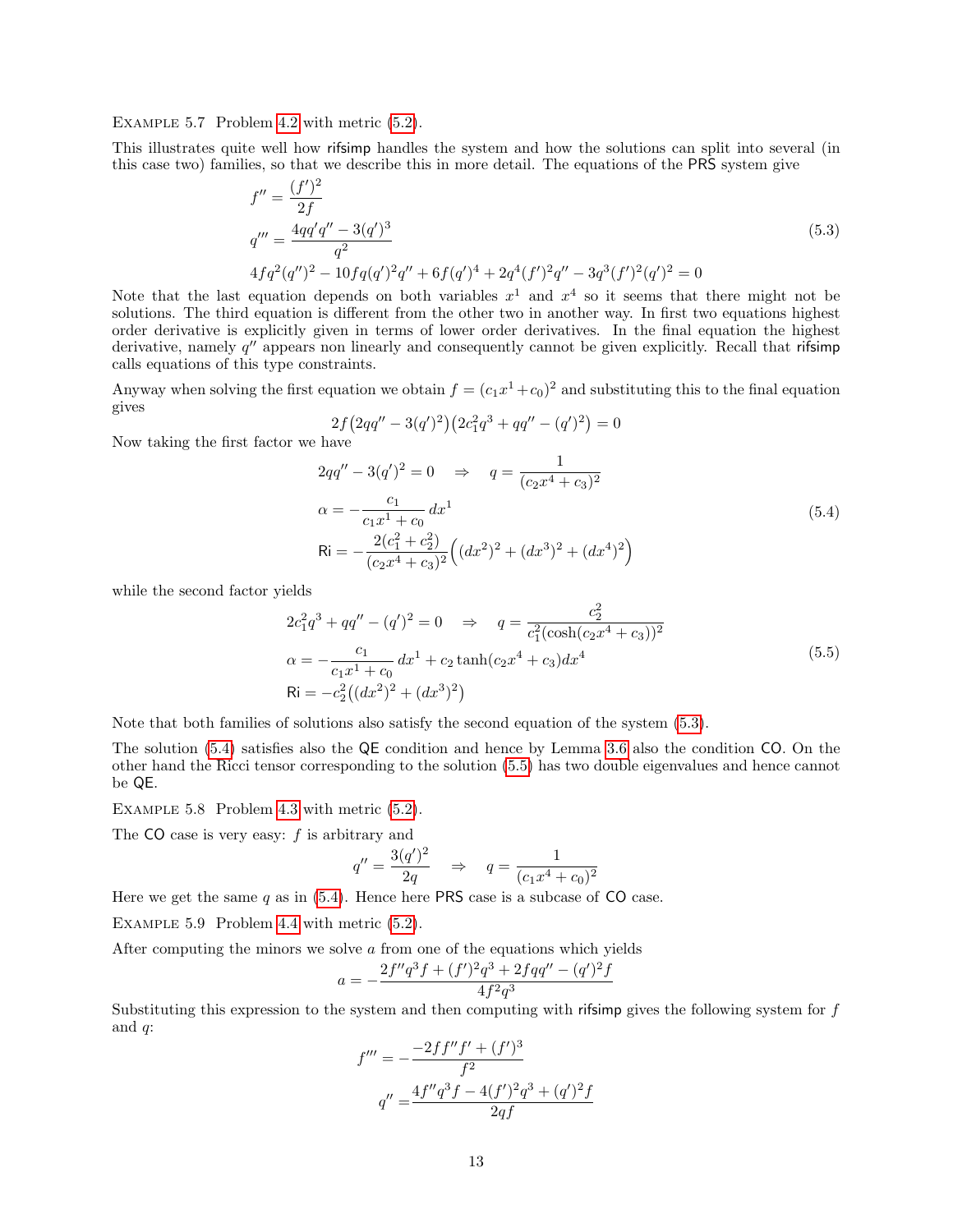The first equation can be solved and then the second one is in the standard form:

$$
f = 4c_3 \cosh(c_1 x^1 + c_2)^2
$$

$$
q'' = \frac{32c_1^2 c_3 q^3 + (q')^2}{2q}
$$

Interestingly if  $4c_1^2c_3 = 1$  then q is a Weierstrass elliptic function.

Example 5.10 Problem [4.5](#page-8-3) with metric [\(5.2\)](#page-11-0).

Here it is natural to suppose that  $\lambda = \lambda_1(x^1)\lambda_4(x^4)$ . The most general solution is now incompatible with the positive definiteness of the metric. However, we still have a nontrivial family solutions. First we set  $\lambda_4 = 1$ and then compute  $q = 1/(c_1x^4 + c_0)^2$ . So here again q must be the same as in CO case and in one of the PRS cases. Hence all metrics obtained in this way must satisfy also the CO condition.

Substituting the computed value of  $q$  to the system leaves us with the following equations:

$$
2ff'' + ff'\lambda'_1 + 8c_1^2f + (f')^2 = 0
$$
  

$$
4f^2\lambda''_1 - 6ff'\lambda'_1 - 12c_1^2f - 3(f')^2 = 0
$$

There is no explicit formula for solution but again by standard theorems the local solution exists. Note that the metrics obtained in this way satisfy the QE condition. Hence we have metrics g and  $\hat{g}$  which are both QE and which are conformally equivalent.

#### 5.3 Second 4 dimensional case

Let us now consider

<span id="page-13-0"></span>
$$
g = f_1(x^1)(dx^1)^2 + f_2(x^1)(dx^2)^2 + f_3(x^1)(dx^3)^2 + f_4(x^1)(dx^4)^2
$$
\n(5.6)

EXAMPLE 5.11 Problem [4.1](#page-7-1) with metric  $(5.6)$ .

It turns out that RR conditions force two of the functions  $f_2$ ,  $f_3$  and  $f_4$  to be constants. Choosing for example  $f_3 = f_4 = 1$  we have  $\beta = \nabla \ln(\text{sc})$  where

$$
\mathsf{sc} = \frac{-2f_1f_2f_2'' + f_1(f_2')^2 + f_2f_1'f_2'}{2f_1^2f_2^2}
$$

In essence the problem reduces to the 2 dimensional case and of course in 2 dimensions any metric is RR.

EXAMPLE 5.12 Problem [4.2](#page-7-2) with metric  $(5.6)$ .

The system decomposes to 8 components and the most general one gives the following system:

$$
f_2'' = \frac{(f_2 f_3 f_4 f_1' + f_1 f_3 f_4 f_2' - f_1 f_2 f_4 f_3' - f_1 f_2 f_3 f_4') f_2'}{2 f_1 f_2 f_3 f_4}
$$
  
\n
$$
f_3'' = \frac{(f_2 f_3 f_4 f_1' - f_1 f_3 f_4 f_2' + f_1 f_2 f_4 f_3' - f_1 f_2 f_3 f_4') f_3'}{2 f_1 f_2 f_3 f_4}
$$
  
\n
$$
f_4'' = \frac{f_2 f_3 f_4 f_1' f_4' + 2 f_1 (f_4)^2 f_2' f_3' + f_1 f_3 f_4 f_2' f_4' + f_1 f_2 f_4 f_3' f_4' + f_1 f_2 f_3 (f_4')^2}{2 f_1 f_2 f_3 f_4}
$$

It turns out that one can solve this explicitly. Let us set  $f_3 = f$ ; then the other functions are given by

$$
f_1 = c_1 c_2 c_4 m^2 \exp(c_3 f^{m+1}) f^{(m^2 - m - 1)/(m+1)} (f')^2
$$
  
\n
$$
f_2 = c_2 f^m
$$
  
\n
$$
f_4 = c_4 \exp(c_3 f^{m+1}) f^{-m/(m+1)}
$$

This yields

$$
\alpha = \frac{(m - c_3(m+1)^2 f^{m+1}) f'}{2(m+1) f} dx^1
$$

$$
\text{Ri} = -\frac{c_3(m+1)^2}{2c_1c_2m^2} (dx^4)^2
$$

Note that Ri also satisfies the QE condition with  $a = 0$ , see Theorem [3.5.](#page-6-0)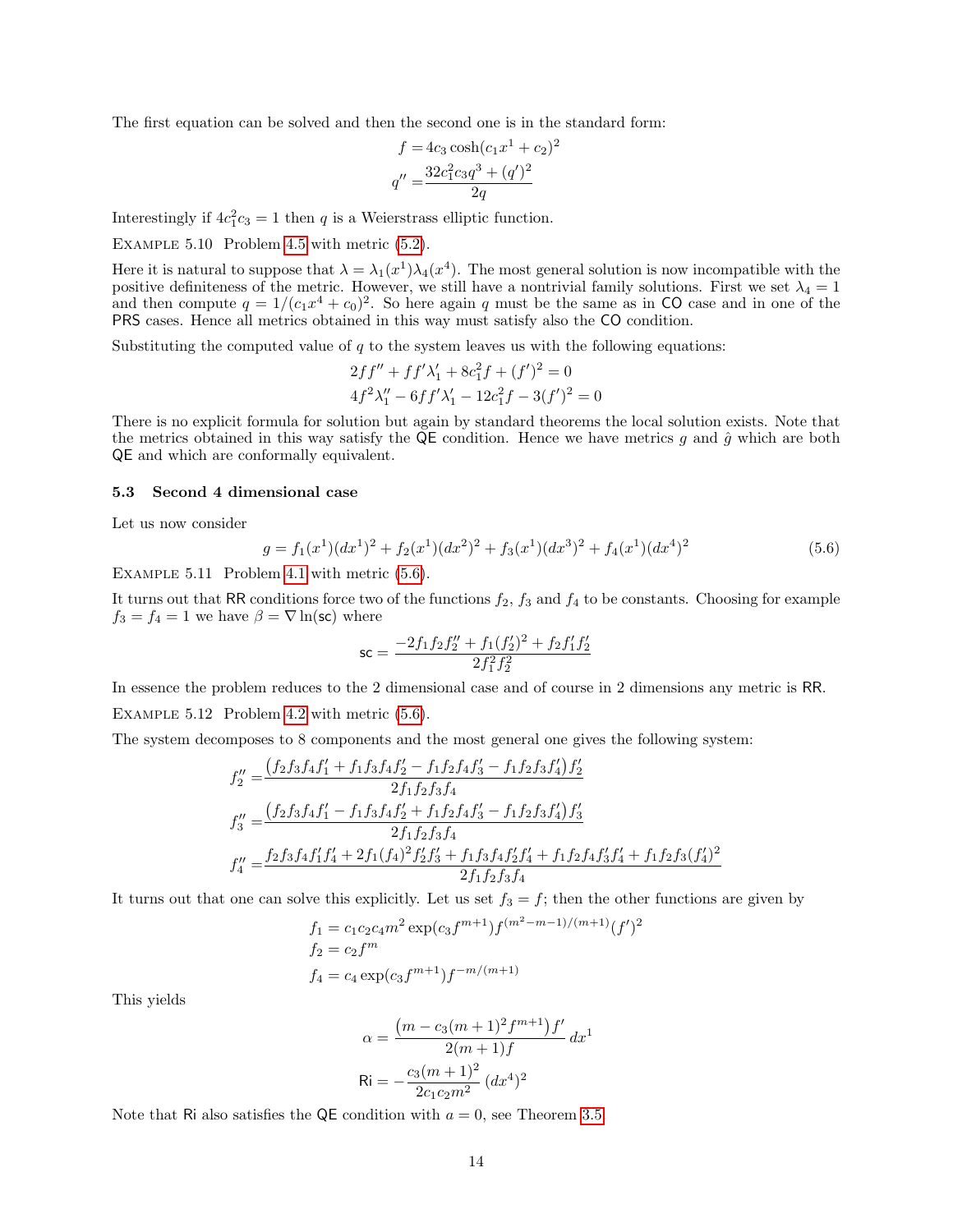EXAMPLE 5.13 Problem [4.3](#page-8-1) with metric  $(5.6)$ .

In the CO case we have initially 6 equations, but rifsimp gives only the following 2 equations:

$$
f_2''' = F_2(f_1, f_2, f_3, f_4)
$$
  

$$
f_3''' = F_3(f_1, f_2, f_3, f_4)
$$

Here the expressions of  $F_2$  and  $F_3$  are so big that we do not give them explicitly. Anyway choosing  $f_1$  and  $f_4$  arbitrarily we have a standard ODE system for  $f_2$  and  $f_3$ .

EXAMPLE 5.14 Problem [4.4](#page-8-2) with metric  $(5.6)$ .

There are three families of solutions and as usual we give the most general. First rifsimp gives:

$$
f_2'' = \frac{2f_1f_2^2f_3f_4f_4'' - f_1f_2^2f_3(f_4')^2 + f_1f_2^2f_4f_3'f_4' - f_1f_2f_4^2f_2'f_3' + f_1f_3f_4^2(f_2')^2 - f_2^2f_3f_4f_1'f_4' + f_2f_3f_4^2f_1'f_2'}{2f_1f_2f_3f_4^2}
$$
  
\n
$$
f_3'' = \frac{2f_1f_2f_3^2f_4f_4'' - f_1f_2f_3^2(f_4')^2 + f_1f_2f_4^2(f_3')^2 - f_1f_3f_4^2f_2'f_3' + f_1f_3^2f_4f_2'f_4' - f_2f_3^2f_4f_1'f_4' + f_2f_3f_4^2f_1'f_3'}{2f_1f_2f_3f_4^2}
$$

If  $f_1$  and  $f_4$  are given arbitrarily this is in standard form so the local solution exists. Then we see that we can choose  $\omega = dx^1$ , and a and b are given by

$$
a = \frac{f_1 f_2 f_3 (f_4')^2 + f_2 f_3 f_4 f_1' f_4' + f_1 f_2 f_4 f_3' f_4' - f_1 f_3 f_4 f_2' f_4' - 2 f_1 f_2 f_3 f_4 f_4''}{4 f_1^2 f_2 f_3 f_4^2}
$$
  

$$
b = \frac{f_1 f_2 f_3 (f_4')^2 + f_2 f_3 f_4 f_1' f_4' + f_1 f_4^2 f_2' f_3' - 2 f_1 f_2 f_3 f_4 f_4''}{2 f_1^2 f_2 f_3 f_4^2}
$$

Example 5.15 Problem [4.5](#page-8-3) with metric [\(5.6\)](#page-13-0).

Here we choose that  $\lambda$  also is only function of  $x^1$ . This gives the system

$$
f_2'' = \frac{f_1 f_3 f_4 (f_2')^2 + f_2 f_3 f_4 f_1' f_2' - f_1 f_2 f_4 f_2' f_3' - f_1 f_2 f_3 f_2' f_4' - 4 f_1 f_2 f_3 f_4 f_2' \lambda'}{2 f_1 f_2 f_3 f_4}
$$
  
\n
$$
f_3'' = \frac{f_1 f_2 f_4 (f_3')^2 + f_2 f_3 f_4 f_1' f_3' - f_1 f_3 f_4 f_2' f_3' - f_1 f_2 f_3 f_3' f_4' - 4 f_1 f_2 f_3 f_4 f_3' \lambda'}{2 f_1 f_2 f_3 f_4}
$$
  
\n
$$
f_4'' = \frac{f_1 f_2 f_3 (f_4')^2 + f_2 f_3 f_4 f_1' f_4' - f_1 f_3 f_4 f_2' f_4' - f_1 f_2 f_4 f_3' f_4' - 4 f_1 f_2 f_3 f_4 f_4' \lambda'}{2 f_1 f_2 f_3 f_4}
$$
  
\n
$$
\lambda'' = \frac{f_1 (f_2 f_3' f_4' + f_2' f_3 f_4' + f_2' f_3' f_4) + 2 \lambda' (f_1' f_2 f_3 f_4 + f_1 f_2' f_3' f_4 + f_1 f_2 f_3' f_4' + f_1 f_2 f_3 f_4' \lambda'}{4 f_1 f_2 f_3 f_4}
$$

This looks complicated but actually we can solve it in terms of  $f_2$ . So denoting  $f = f_2$  and  $\nu =$  $\sqrt{1+n^2+m^2}$ we obtain

$$
f_1 = c_1 c_2 c_3 f^{-\nu - 2} (f')^2
$$
  
\n
$$
f_3 = c_2 f^m
$$
  
\n
$$
f_4 = c_3 f^n
$$
  
\n
$$
\lambda = -\frac{1 + n + m + \nu}{4} \ln(f)
$$

#### 5.4 Third 4 dimensional case

Let us consider the following four dimensional case:

$$
g = q(x^4)(dx^1)^2 + u(x^3)(dx^2)^2 + h(x^2)(dx^3)^2 + f(x^1)(dx^4)^2
$$
\n(5.7)  
\nEXAMPLE 5.16 Problem 4.1 with metric (5.7).

In the RR case we have 16 equations. Again there are sub cases but the most general solution is the following. For  $h$  and  $u$  we have the equations

<span id="page-14-0"></span>
$$
h''' = \frac{h'(2hh'' - (h')^{2})}{2h^{2}}
$$

$$
u'' = \frac{u(h')^{2} + h(u')^{2} - 2huh''}{2hu}
$$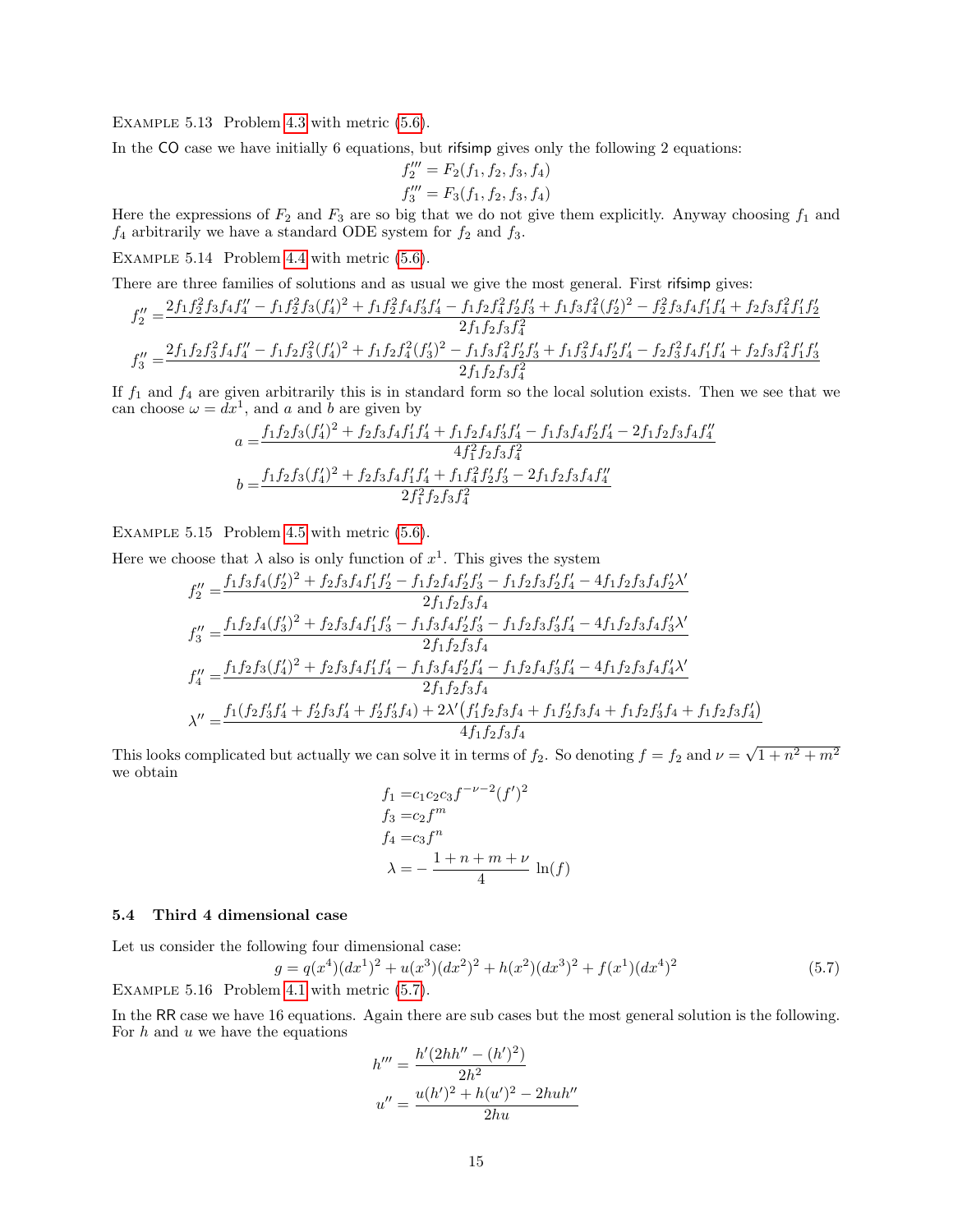Again the second equation depends on  $h$  only through initial conditions. Hence by standard theorems local solutions exist for these equations. Then  $\beta$  is of the form  $\beta = \beta_1 dx^1 + \beta_4 dx^4$  where  $\beta_i$  depend only on f and  $q$ .

EXAMPLE 5.17 Problem [4.2](#page-7-2) with metric  $(5.7)$ .

The system is incompatible with the requirement  $\alpha \neq 0$ , so there are no PRS metrics of this form.

EXAMPLE  $5.18$  Problem  $4.3$  with metric  $(5.7)$ .

In this case the equations yield only solutions where  $\nabla Ri = 0$ , so there are no interesting examples of this form.

EXAMPLE  $5.19$  Problem [4.4](#page-8-2) with metric  $(5.7)$ .

Computing the minors and solving for a we obtain a system which requires that two of the functions  $f, h$ , u and q must be constants. This leads to a solution with nontrivial Ricci tensor, but this Ricci tensor is necessarily Einstein so there are no nontrivial quasi Einstein metrics of this form.

EXAMPLE  $5.20$  Problem  $4.5$  with metric  $(5.7)$ .

Here the most general solution to the differential equations is incompatible with positive definiteness of the metric. For the next general system one has  $\lambda_2 = \lambda_3 = f = 1$  and for other functions we obtain

$$
2h2h''' - h'\left(2hh'' - (h')2\right) = 0
$$
  
\n
$$
2qq'' - (q')2 = 0
$$
  
\n
$$
2huu'' + 2huh'' - h(u')2 - u(h')2 = 0
$$
  
\n
$$
4q\lambda_1'' + (q')2\lambda_1 = 0
$$
  
\n
$$
2q\lambda_4' - \lambda_4q' = 0
$$

This has the following family of solutions

$$
q = (c_1 x^4 + c_0)^2
$$
  
\n
$$
u = (c_2 x^3 + c_3)^2
$$
  
\n
$$
h = (c_4 x^2 + c_5)^2
$$
  
\n
$$
\lambda_4 = c_6 (c_1 x^4 + c_0)
$$
  
\n
$$
\lambda_1 = c_7 \cos(c_1 x^1) + c_8 \sin(c_1 x^1)
$$

Here  $\mathsf{R} = \nabla \nabla \lambda = 0$ , but of course  $\widehat{\mathsf{R}}$  is nontrivial.

# 6 Conclusion

We have seen above that with appropriate methods one can readily get large classes of nontrivial examples of various classes of Riemannian manifolds. The particular initial form of the Riemannian metric was not critical; testing different choices revealed that typically one could always find solutions. The formal theory of PDE can be also useful for exploring other classes of Riemannian manifolds, and in general related questions in differential geometry. Spivak writes in [\[21,](#page-16-18) p. 189] that many problems in differential geometry are in fact problems of overdetermined PDE whose solution require that one knows all the integrability conditions. Since manipulating PDE systems by hand is typically extremely tedious, one has invented "incredibly concise and elegant ways to state the integrability conditions [...] without ever even mentioning partial derivatives." However, the tools which were used above to compute the involutive form of various systems can perhaps be helpful in many other contexts in differential geometry, at least in producing relevant (counter)examples in various situations.

## References

- <span id="page-15-0"></span>[1] T. Adati and T. Miyazawa. "Some properties of P-Sasakian manifolds". In: TRU Math. 13.1 (1977), pp. 33–42.
- <span id="page-15-1"></span>[2] J. Case, Y. Shu, and G. Wei. "Rigidity of quasi-Einstein metrics". In: Differential Geom. Appl. 29.1  $(2011)$ , pp. 93-100.